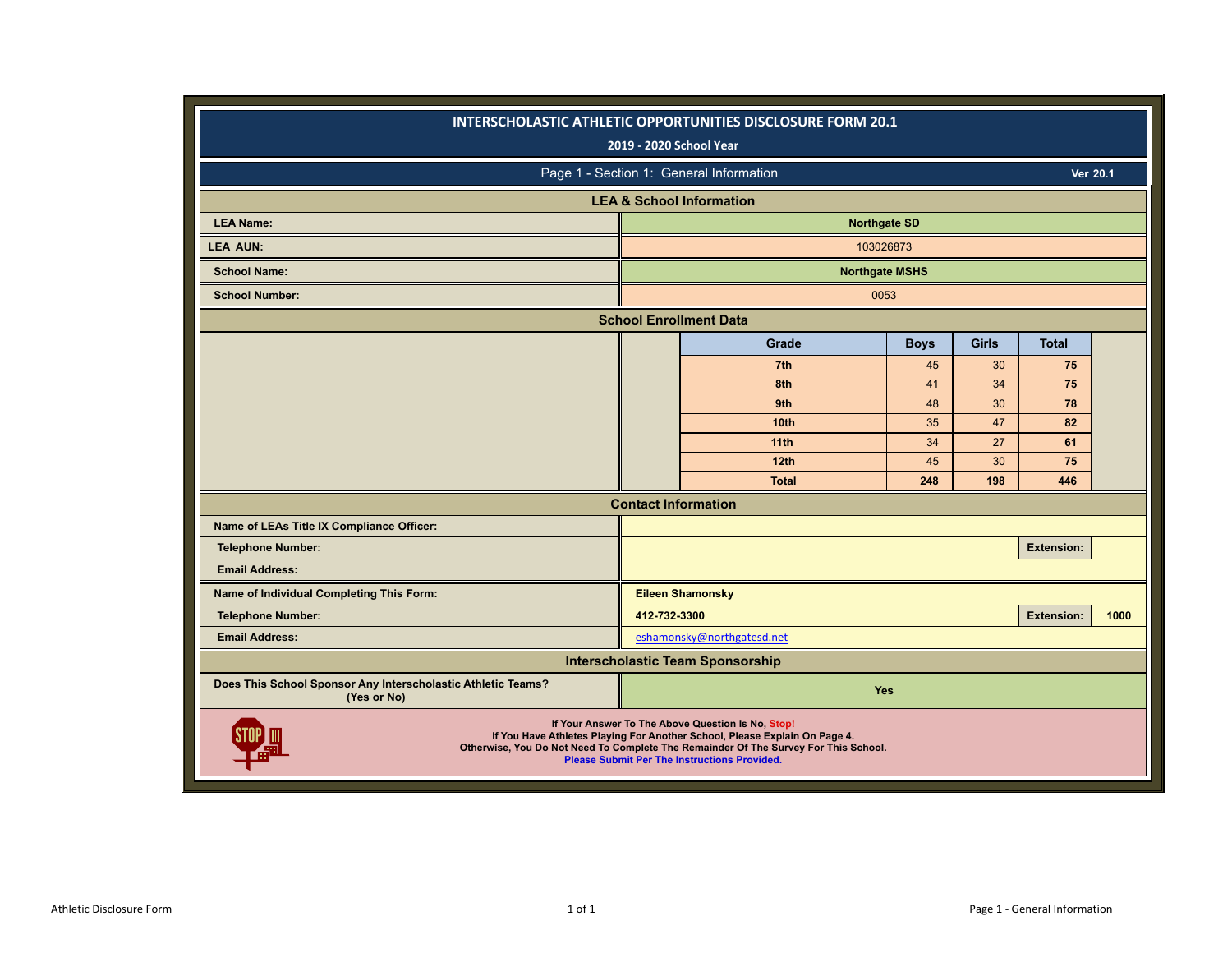|                                                              |              |                               |                         |                                                                                                   |                              |            |                                   |          |                        |                 |                                                   | <b>INTERSCHOLASTIC ATHLETIC OPPORTUNITIES DISCLOSURE FORM 20.1</b><br>2019 - 2020 School Year |          |                                                                       |                                                    |          |        |                                                          |                                |                                                           |                          |                                                            |                  |                               |                           |                                                                     |                           |
|--------------------------------------------------------------|--------------|-------------------------------|-------------------------|---------------------------------------------------------------------------------------------------|------------------------------|------------|-----------------------------------|----------|------------------------|-----------------|---------------------------------------------------|-----------------------------------------------------------------------------------------------|----------|-----------------------------------------------------------------------|----------------------------------------------------|----------|--------|----------------------------------------------------------|--------------------------------|-----------------------------------------------------------|--------------------------|------------------------------------------------------------|------------------|-------------------------------|---------------------------|---------------------------------------------------------------------|---------------------------|
|                                                              |              | School: Northgate MSHS - 0053 |                         |                                                                                                   |                              |            |                                   |          |                        |                 |                                                   | Page 2 - Section 1: Team Information                                                          |          |                                                                       |                                                    |          |        |                                                          |                                |                                                           |                          | LEA: Northgate SD - 103026873                              |                  |                               |                           |                                                                     |                           |
|                                                              |              |                               |                         |                                                                                                   |                              |            |                                   |          | <b>TEAM MEMBERSHIP</b> |                 |                                                   |                                                                                               |          |                                                                       |                                                    |          |        |                                                          |                                |                                                           |                          |                                                            |                  | <b>COACHES &amp; TRAINERS</b> |                           |                                                                     |                           |
| <b>Sport</b>                                                 | Boys/Girls   | $\overline{\bullet}$          |                         | <b>Total Number of Participants</b><br>(As Of The Day Of The First Scheduled Team<br>Competition) |                              |            | Season(s) Team<br><b>Competes</b> |          |                        |                 | <b>Team History</b><br>(Format = YYYY, e.g. 1955) |                                                                                               |          | <b>Total Number of</b><br><b>Competitions Scheduled Per</b><br>Season |                                                    |          | Season | <b>Total Number of</b><br><b>Competitions Played Per</b> |                                |                                                           |                          | <b>NUMBER OF COACHES PER TEAM</b>                          |                  |                               |                           | PERCENTAGE OF TIME SPENT BY EACH<br>ATHLETIC TRAINER WITH EACH TEAM |                           |
|                                                              |              |                               | <b>Boys</b>             | Girls                                                                                             | <b>TOTAL</b>                 | F.         | W                                 | <b>S</b> | Year                   | Year of         | Year of                                           | Year of                                                                                       |          | $\mathbf{w}$<br>s                                                     | Total                                              | F        | W      | s                                                        | <b>Total</b>                   | <b>Full Time</b>                                          | Head<br><b>Part Time</b> | <b>Assistant</b><br><b>Full Time</b>                       | <b>Part Time</b> | <b>Trainer 1</b><br>2000.009  | <b>Trainer 2</b><br>0.00% | <b>Trainer 3</b><br>0.009                                           | <b>Trainer 4</b><br>0.00% |
| <b>Baseball</b>                                              | Boys         | Varsity                       | 22                      | $\Omega$                                                                                          | 22                           |            |                                   | Yes      | stablishe<br>2019      | <b>Demotion</b> | Elimination                                       | Reinstatement                                                                                 |          |                                                                       | $\overline{0}$                                     |          |        | $\mathbf{0}$                                             | $\mathbf{0}$                   | $\sim 10^{11}$                                            | $\overline{1}$           | e e c                                                      | 1                | 100.00%                       | 0.00%                     | 0.00%                                                               | 0.00%                     |
| <b>Basketball</b>                                            | Boys         | Varsity                       | 15                      | $\mathbf{0}$                                                                                      | 15                           |            | Yes                               |          | 2019                   |                 |                                                   |                                                                                               |          | 24                                                                    | 24                                                 |          | 24     |                                                          | 24                             | $\sim 100$ m $^{-1}$                                      | $\overline{1}$           | <b>Contract</b>                                            | $\overline{1}$   | 100.00%                       | 0.00%                     | 0.00%                                                               | 0.00%                     |
| <b>Bowling</b>                                               | Boys         | Varsity                       |                         |                                                                                                   | $\mathbf{0}$                 |            |                                   |          |                        |                 |                                                   |                                                                                               |          |                                                                       | $\overline{\mathbf{0}}$                            |          |        |                                                          | $\mathbf{0}$                   | <b>Contract</b>                                           |                          | $\sim 10^{11}$ m $^{-1}$                                   |                  | 0.00%                         | 0.00%                     | 0.00%                                                               | 0.00%                     |
| <b>Cross Country</b>                                         | Boys         | Varsity                       | 17                      | -5                                                                                                | 22                           | Yes        |                                   |          | 2019                   |                 |                                                   |                                                                                               | 10       |                                                                       | 10                                                 | 10       |        |                                                          | 10                             | $\sim 100$ m $^{-1}$                                      | <sup>1</sup>             | $\sim 100$ m $^{-1}$                                       | $\overline{1}$   | 100.00%                       | 0.00%                     | 0.00%                                                               | 0.00%                     |
| Football<br>Golf                                             | Boys<br>Boys | Varsity                       | 28<br>$\overline{0}$    | 1<br>-1                                                                                           | 29<br>1                      | Yes<br>Yes |                                   |          | 2019<br>2019           |                 |                                                   |                                                                                               | 10<br>20 |                                                                       | 10<br>20                                           | 10<br>20 |        |                                                          | $10\,$<br>$20\,$               | <b>Contract</b><br><b>Contract Contract</b>               | 1<br>1                   | <b>Contract Contract</b><br>$\sim 100$                     | $\overline{3}$   | 100.00%<br>100.00%            | 0.00%<br>0.00%            | 0.00%<br>0.00%                                                      | 0.00%<br>0.00%            |
| Lacrosse                                                     | Boys         | Varsity<br>Varsity            |                         |                                                                                                   | $\mathbf{0}$                 |            |                                   |          |                        |                 |                                                   |                                                                                               |          |                                                                       | $\overline{0}$                                     |          |        |                                                          | $\Omega$                       |                                                           |                          | $\sim 10$                                                  |                  | 0.00%                         | 0.00%                     | 0.00%                                                               | 0.00%                     |
| Rifle                                                        | Boys         | Varsity                       |                         |                                                                                                   | $\overline{0}$               |            |                                   |          |                        |                 |                                                   |                                                                                               |          |                                                                       | $\overline{0}$                                     |          |        |                                                          | $\overline{0}$                 | <b>Contract Contract</b>                                  |                          | <b>Contract</b>                                            |                  | 0.00%                         | 0.00%                     | 0.00%                                                               | 0.00%                     |
| Soccer                                                       | Boys         | Varsity                       |                         |                                                                                                   | $\mathbf{0}$                 |            |                                   |          |                        |                 |                                                   |                                                                                               |          |                                                                       | $\overline{0}$                                     |          |        |                                                          | $\mathbf{0}$                   | <u>a sa sa</u>                                            |                          | <u>a sa sa</u>                                             |                  | 0.00%                         | 0.00%                     | 0.00%                                                               | 0.00%                     |
| <b>Swimming and Diving</b>                                   | Boys         | Varsity                       | $\overline{\mathbf{3}}$ | -5                                                                                                |                              |            | Yes                               |          | 2019                   |                 |                                                   |                                                                                               |          | 13                                                                    | 13                                                 |          | 13     |                                                          | 13                             | $\sim 100$ m $^{-1}$                                      | 1                        | <b>Contract</b>                                            | $\overline{1}$   | 100.00%                       | 0.00%                     | 0.00%                                                               | 0.00%                     |
| <b>Tennis</b>                                                | Boys         | Varsity                       |                         |                                                                                                   | $\mathbf{0}$                 |            |                                   |          |                        |                 |                                                   |                                                                                               |          |                                                                       | $\overline{\mathbf{0}}$                            |          |        |                                                          | $\mathbf{0}$                   | $\sim 10^{11}$ m $^{-1}$                                  |                          | $\sim 10^{11}$ m $^{-1}$                                   |                  | 0.00%                         | 0.00%                     | 0.00%                                                               | 0.00%                     |
| Track & Field (Indoor)<br><b>Track &amp; Field (Outdoor)</b> | Boys<br>Boys | Varsity<br>Varsity            | 13                      | $\mathbf{q}$                                                                                      | $\Omega$<br>22               |            |                                   | Yes      | 2019                   |                 |                                                   |                                                                                               |          |                                                                       | $\overline{0}$<br>$\overline{\mathbf{0}}$          |          |        | $\overline{0}$                                           | $\mathbf{0}$<br>$\mathbf{0}$   | $\sim 100$ km s $^{-1}$<br>$\sim 100$                     | $\mathbf{1}$             | $\sim 100$<br>$\sim 100$                                   | 1                | 0.00%<br>100.00%              | 0.00%<br>0.00%            | 0.00%<br>0.00%                                                      | 0.00%<br>0.00%            |
| Volleyball                                                   | Boys         | Varsity                       |                         |                                                                                                   | $\mathbf{0}$                 |            |                                   |          |                        |                 |                                                   |                                                                                               |          |                                                                       | $\overline{\mathbf{0}}$                            |          |        |                                                          | $\overline{0}$                 | <b>Contract Contract</b>                                  |                          | <b>Contract</b>                                            |                  | 0.00%                         | 0.00%                     | 0.00%                                                               | 0.00%                     |
| <b>Water Polo</b>                                            | Boys         | Varsity                       |                         |                                                                                                   | $\Omega$                     |            |                                   |          |                        |                 |                                                   |                                                                                               |          |                                                                       | $\overline{0}$                                     |          |        |                                                          | $\Omega$                       | $\mathcal{L}^{\text{max}}_{\text{max}}$                   |                          | राजन                                                       |                  | 0.00%                         | 0.00%                     | 0.00%                                                               | 0.00%                     |
| Wrestling                                                    | Boys         | Varsity                       |                         |                                                                                                   | $\Omega$                     |            |                                   |          |                        |                 |                                                   |                                                                                               |          |                                                                       | $\overline{\mathbf{0}}$                            |          |        |                                                          | $\Omega$                       | <b>Contract</b>                                           |                          | $\sim 100$ m $^{-1}$                                       |                  | 0.00%                         | 0.00%                     | 0.00%                                                               | 0.00%                     |
| <b>Baseball</b>                                              | Boys         | Jr Varsity                    |                         |                                                                                                   | $\mathbf{0}$                 |            |                                   |          |                        |                 |                                                   |                                                                                               |          |                                                                       | $\overline{\mathbf{0}}$                            |          |        |                                                          | $\mathbf{0}$                   | <b>Contract</b>                                           |                          | an ing Pa                                                  |                  | 0.00%                         | 0.00%                     | 0.00%                                                               | 0.00%                     |
| <b>Basketball</b>                                            | Boys         | Jr Varsity                    |                         |                                                                                                   | $\mathbf{0}$                 |            |                                   |          |                        |                 |                                                   |                                                                                               |          |                                                                       | $\overline{0}$                                     |          |        |                                                          | $\mathbf{0}$                   | $\mathcal{L}_{\rm{max}}$ .                                |                          | <u>a sa sa</u>                                             |                  | 0.00%                         | 0.00%                     | 0.00%                                                               | 0.00%                     |
| <b>Bowling</b>                                               | Boys         | Jr Varsity                    |                         |                                                                                                   | $\Omega$                     |            |                                   |          |                        |                 |                                                   |                                                                                               |          |                                                                       | $\mathbf 0$                                        |          |        |                                                          | $\Omega$                       | <b>Contract</b>                                           |                          | <b>Contract</b><br>$\sim 10^{11}$ m $^{-1}$                |                  | 0.00%                         | 0.00%                     | 0.00%                                                               | 0.00%<br>0.00%            |
| <b>Cross Country</b><br>Football                             | Boys<br>Boys | Jr Varsity<br>Jr Varsity      |                         |                                                                                                   | $\mathbf{0}$<br>$\mathbf{0}$ |            |                                   |          |                        |                 |                                                   |                                                                                               |          |                                                                       | $\overline{\mathbf{0}}$<br>$\overline{\mathbf{0}}$ |          |        |                                                          | $\overline{0}$<br>$\mathbf{0}$ | <b>Contract</b><br>$\sim 10^{11}$ m $^{-1}$               |                          | <u>ana</u>                                                 |                  | 0.00%<br>0.00%                | 0.00%<br>0.00%            | 0.00%<br>0.00%                                                      | 0.00%                     |
| Golf                                                         | Boys         | Jr Varsity                    |                         |                                                                                                   | $\overline{0}$               |            |                                   |          |                        |                 |                                                   |                                                                                               |          |                                                                       | $\overline{\mathbf{0}}$                            |          |        |                                                          | $\overline{0}$                 | $\sim 10^{11}$ m $^{-1}$                                  |                          | $\sim$ $\sim$                                              |                  | 0.00%                         | 0.00%                     | 0.00%                                                               | 0.00%                     |
| Lacrosse                                                     | Boys         | Jr Varsity                    |                         |                                                                                                   | $\mathbf{0}$                 |            |                                   |          |                        |                 |                                                   |                                                                                               |          |                                                                       | $\mathbf{0}$                                       |          |        |                                                          | $\mathbf{0}$                   | $\sim 10^{11}$ m $^{-1}$                                  |                          | $\sim 10^{11}$ m $^{-1}$                                   |                  | 0.00%                         | 0.00%                     | 0.00%                                                               | 0.00%                     |
| Rifle                                                        | Boys         | Jr Varsity                    |                         |                                                                                                   | $\mathbf{0}$                 |            |                                   |          |                        |                 |                                                   |                                                                                               |          |                                                                       | $\overline{\mathbf{0}}$                            |          |        |                                                          | $\mathbf{0}$                   | $\sim 10^{11}$ m $^{-1}$                                  |                          | $\sim 100$                                                 |                  | 0.00%                         | 0.00%                     | 0.00%                                                               | 0.00%                     |
| Soccer                                                       | Boys         | Jr Varsity                    |                         |                                                                                                   | $\mathbf{0}$                 |            |                                   |          |                        |                 |                                                   |                                                                                               |          |                                                                       | $\overline{\mathbf{0}}$                            |          |        |                                                          | $\mathbf{0}$                   | <b>The Co</b>                                             |                          | <b>Contract</b>                                            |                  | 0.00%                         | 0.00%                     | 0.00%                                                               | 0.00%                     |
| <b>Swimming and Diving</b>                                   | Boys         | Jr Varsity                    |                         |                                                                                                   | $\Omega$                     |            |                                   |          |                        |                 |                                                   |                                                                                               |          |                                                                       | $\mathbf{0}$                                       |          |        |                                                          | $\mathbf{0}$                   | $\sim 10^{11}$ m $^{-1}$                                  |                          | <b>Contract</b>                                            |                  | 0.00%                         | 0.00%                     | 0.00%                                                               | 0.00%                     |
| <b>Tennis</b><br>Track & Field (Indoor)                      | Boys<br>Boys | Jr Varsity<br>Jr Varsity      |                         |                                                                                                   | $\mathbf{0}$<br>$\mathbf{0}$ |            |                                   |          |                        |                 |                                                   |                                                                                               |          |                                                                       | $\overline{\mathbf{0}}$<br>$\overline{\mathbf{0}}$ |          |        |                                                          | $\mathbf{0}$<br>$\mathbf{0}$   | $\sim 100$<br><b>Contract Contract</b>                    |                          | an di Se                                                   |                  | 0.00%<br>0.00%                | 0.00%<br>0.00%            | 0.00%<br>0.00%                                                      | 0.00%<br>0.00%            |
| Track & Field (Outdoor)                                      | Boys         | Jr Varsity                    |                         |                                                                                                   | $\Omega$                     |            |                                   |          |                        |                 |                                                   |                                                                                               |          |                                                                       | $\overline{0}$                                     |          |        |                                                          | $\Omega$                       | $\sim 10^{11}$ m $^{-1}$                                  |                          | $\sim 10^{11}$ m $^{-1}$                                   |                  | 0.00%                         | 0.00%                     | 0.00%                                                               | 0.00%                     |
| Volleyball                                                   | Boys         | Jr Varsity                    |                         |                                                                                                   | $\Omega$                     |            |                                   |          |                        |                 |                                                   |                                                                                               |          |                                                                       | $\overline{\mathbf{0}}$                            |          |        |                                                          | $\Omega$                       | $\sim 100$ km s $^{-1}$                                   |                          | $\sim 100$ km s $^{-1}$                                    |                  | 0.00%                         | 0.00%                     | 0.00%                                                               | 0.00%                     |
| <b>Water Polo</b>                                            | Boys         | Jr Varsity                    |                         |                                                                                                   | $\mathbf{0}$                 |            |                                   |          |                        |                 |                                                   |                                                                                               |          |                                                                       | $\overline{\mathbf{0}}$                            |          |        |                                                          | $\mathbf{0}$                   | <b>Contract</b>                                           |                          | in the control                                             |                  | 0.00%                         | 0.00%                     | 0.00%                                                               | 0.00%                     |
| Wrestling                                                    | Boys         | Jr Varsity                    |                         |                                                                                                   | $\Omega$                     |            |                                   |          |                        |                 |                                                   |                                                                                               |          |                                                                       | $\overline{0}$                                     |          |        |                                                          | $\Omega$                       |                                                           |                          | $\sim 100$                                                 |                  | 0.00%                         | 0.00%                     | 0.00%                                                               | 0.00%                     |
| <b>Baseball</b>                                              | Boys         | Freshman                      |                         |                                                                                                   | $\Omega$                     |            |                                   |          |                        |                 |                                                   |                                                                                               |          |                                                                       | $\overline{0}$                                     |          |        |                                                          | $\Omega$                       | <b>The Contract</b>                                       |                          | <b>Contract</b>                                            |                  | 0.00%                         | 0.00%                     | 0.00%                                                               | 0.00%                     |
| <b>Basketball</b><br><b>Bowling</b>                          | Boys<br>Boys | Freshman<br>Freshman          |                         |                                                                                                   | $\mathbf{0}$<br>$\Omega$     |            |                                   |          |                        |                 |                                                   |                                                                                               |          |                                                                       | $\overline{\mathbf{0}}$<br>$\overline{\mathbf{0}}$ |          |        |                                                          | $\mathbf{0}$<br>$\Omega$       | $\sim 100$ m $^{-1}$<br>$\sim 10^{11}$ m $^{-1}$          |                          | <u>a sa sa</u><br>$\sim 10^{11}$ m $^{-1}$                 |                  | 0.00%<br>0.00%                | 0.00%<br>0.00%            | 0.00%<br>0.00%                                                      | 0.00%<br>0.00%            |
| <b>Cross Country</b>                                         | Boys         | Freshman                      |                         |                                                                                                   | $\overline{0}$               |            |                                   |          |                        |                 |                                                   |                                                                                               |          |                                                                       | $\overline{\mathbf{0}}$                            |          |        |                                                          | $\overline{0}$                 | $\sim 10^{11}$ m $^{-1}$                                  |                          | $\sim 100$ km s $^{-1}$                                    |                  | 0.00%                         | 0.00%                     | 0.00%                                                               | 0.00%                     |
| Football                                                     | Boys         | Freshman                      |                         |                                                                                                   | $\mathbf{0}$                 |            |                                   |          |                        |                 |                                                   |                                                                                               |          |                                                                       | $\mathbf 0$                                        |          |        |                                                          | $\mathbf{0}$                   | $\sim 10^{11}$ m $^{-1}$                                  |                          | $\sim 10^{11}$ m $^{-1}$                                   |                  | 0.00%                         | 0.00%                     | 0.00%                                                               | 0.00%                     |
| Golf                                                         | Boys         | Freshman                      |                         |                                                                                                   | $\mathbf{0}$                 |            |                                   |          |                        |                 |                                                   |                                                                                               |          |                                                                       | $\overline{\mathbf{0}}$                            |          |        |                                                          | $\mathbf{0}$                   | $\mathcal{L}_{\mathcal{A}}$ , $\mathcal{L}_{\mathcal{A}}$ |                          | $\sim 100$                                                 |                  | 0.00%                         | 0.00%                     | 0.00%                                                               | 0.00%                     |
| Lacrosse                                                     | Boys         | Freshman                      |                         |                                                                                                   | $\overline{0}$               |            |                                   |          |                        |                 |                                                   |                                                                                               |          |                                                                       | $\overline{0}$                                     |          |        |                                                          | $\overline{0}$                 | <b>Contract</b>                                           |                          | $\sim 100$ m $^{-1}$                                       |                  | 0.00%                         | 0.00%                     | 0.00%                                                               | 0.00%                     |
| Rifle                                                        | Boys         | Freshman                      |                         |                                                                                                   | $\Omega$                     |            |                                   |          |                        |                 |                                                   |                                                                                               |          |                                                                       | $\overline{0}$                                     |          |        |                                                          | $\mathbf{0}$                   | <b>Contract</b>                                           |                          | <b>Contract</b>                                            |                  | 0.00%                         | 0.00%                     | 0.00%                                                               | 0.00%                     |
| Soccer                                                       | Boys         | Freshman                      |                         |                                                                                                   | $\Omega$                     |            |                                   |          |                        |                 |                                                   |                                                                                               |          |                                                                       | $\overline{\mathbf{0}}$                            |          |        |                                                          | $\mathbf{0}$                   | $\sim 10^{11}$ m $^{-1}$                                  |                          | $\sim 10^{11}$ m $^{-1}$                                   |                  | 0.00%                         | 0.00%                     | 0.00%                                                               | 0.00%                     |
| <b>Swimming and Diving</b><br><b>Tennis</b>                  | Boys<br>Boys | Freshman<br>Freshman          |                         |                                                                                                   | $\mathbf{0}$<br>$\Omega$     |            |                                   |          |                        |                 |                                                   |                                                                                               |          |                                                                       | $\overline{\mathbf{0}}$<br>$\overline{0}$          |          |        |                                                          | $\mathbf{0}$<br>$\mathbf{0}$   | <b>Contract Contract</b><br><b>Contract</b>               |                          | <b>Contract Contract</b><br>$\sim 10^{11}$ m $^{-1}$       |                  | 0.00%<br>0.00%                | 0.00%<br>0.00%            | 0.00%<br>0.00%                                                      | 0.00%<br>0.00%            |
| Track & Field (Indoor)                                       | Boys         | Freshman                      |                         |                                                                                                   | $\mathbf{0}$                 |            |                                   |          |                        |                 |                                                   |                                                                                               |          |                                                                       | $\mathbf 0$                                        |          |        |                                                          | $\overline{0}$                 |                                                           |                          |                                                            |                  | 0.00%                         | 0.00%                     | 0.00%                                                               | 0.00%                     |
| <b>Track &amp; Field (Outdoor)</b>                           | Boys         | Freshman                      |                         |                                                                                                   | $\overline{0}$               |            |                                   |          |                        |                 |                                                   |                                                                                               |          |                                                                       | $\overline{0}$                                     |          |        |                                                          | $\overline{0}$                 | <b>Barbara</b>                                            |                          | <b>Barbara</b>                                             |                  | 0.00%                         | 0.00%                     | 0.00%                                                               | 0.00%                     |
| Volleyball                                                   | Boys         | Freshman                      |                         |                                                                                                   | $\overline{0}$               |            |                                   |          |                        |                 |                                                   |                                                                                               |          |                                                                       | $\overline{0}$                                     |          |        |                                                          | $\overline{0}$                 | <u>i Tanzania a</u>                                       |                          | F                                                          |                  | 0.00%                         | 0.00%                     | 0.00%                                                               | 0.00%                     |
| <b>Water Polo</b>                                            | Boys         | Freshman                      |                         |                                                                                                   | $\mathbf{0}$                 |            |                                   |          |                        |                 |                                                   |                                                                                               |          |                                                                       | $\mathbf 0$                                        |          |        |                                                          | $\overline{0}$                 | <u>hama</u>                                               |                          |                                                            |                  | 0.00%                         | 0.00%                     | 0.00%                                                               | 0.00%                     |
| Wrestling                                                    | Boys         | Freshman                      |                         |                                                                                                   | $\overline{0}$               |            |                                   |          |                        |                 |                                                   |                                                                                               |          |                                                                       | $\overline{0}$                                     |          |        |                                                          | $\overline{0}$                 | <b>Barbara</b>                                            |                          |                                                            |                  | 0.00%                         | 0.00%                     | 0.00%                                                               | 0.00%                     |
| <b>Baseball</b><br><b>Basketball</b>                         | Boys         | 8th Grade                     | -9                      | $\overline{0}$                                                                                    | $\overline{0}$<br>9          |            |                                   |          | 2019                   |                 |                                                   |                                                                                               |          | 14                                                                    | $\overline{\mathbf{0}}$<br>14                      |          | 14     |                                                          | $\overline{0}$<br>14           | <b>Contract</b>                                           |                          | $\mathcal{L}^{\text{max}}_{\text{max}}$<br><b>Contract</b> | $\mathbf{1}$     | 0.00%<br>100.00%              | 0.00%<br>0.00%            | 0.00%<br>0.00%                                                      | 0.00%<br>0.00%            |
| <b>Bowling</b>                                               | Boys<br>Boys | 8th Grade<br>8th Grade        |                         |                                                                                                   | $\overline{0}$               |            | Yes                               |          |                        |                 |                                                   |                                                                                               |          |                                                                       | $\overline{\mathbf{0}}$                            |          |        |                                                          | $\overline{0}$                 | $\mathbb{R}$ . The set of $\mathbb{R}$                    |                          | $\mathbb{R}^n$                                             |                  | 0.00%                         | 0.00%                     | 0.00%                                                               | 0.00%                     |
| <b>Cross Country</b>                                         | Boys         | 8th Grade                     |                         |                                                                                                   | $\overline{0}$               |            |                                   |          |                        |                 |                                                   |                                                                                               |          |                                                                       | $\overline{\mathbf{0}}$                            |          |        |                                                          | $\overline{0}$                 | $\Box$                                                    |                          |                                                            |                  | 0.00%                         | 0.00%                     | 0.00%                                                               | 0.00%                     |
| Football                                                     | Boys         | 8th Grade                     | 9                       | $\overline{0}$                                                                                    | 9                            | Yes        |                                   |          | 2019                   |                 |                                                   |                                                                                               | 8        |                                                                       | 8                                                  | 8        |        |                                                          | 8                              | <u>istori</u>                                             |                          | F                                                          | $\mathbf{1}$     | 100.00%                       | 0.00%                     | 0.00%                                                               | 0.00%                     |
| Golf                                                         | Boys         | 8th Grade                     |                         |                                                                                                   | $\overline{0}$               |            |                                   |          |                        |                 |                                                   |                                                                                               |          |                                                                       | $\mathbf 0$                                        |          |        |                                                          | $\overline{0}$                 | lla a ser                                                 |                          | <b>Report</b>                                              |                  | 0.00%                         | 0.00%                     | 0.00%                                                               | 0.00%                     |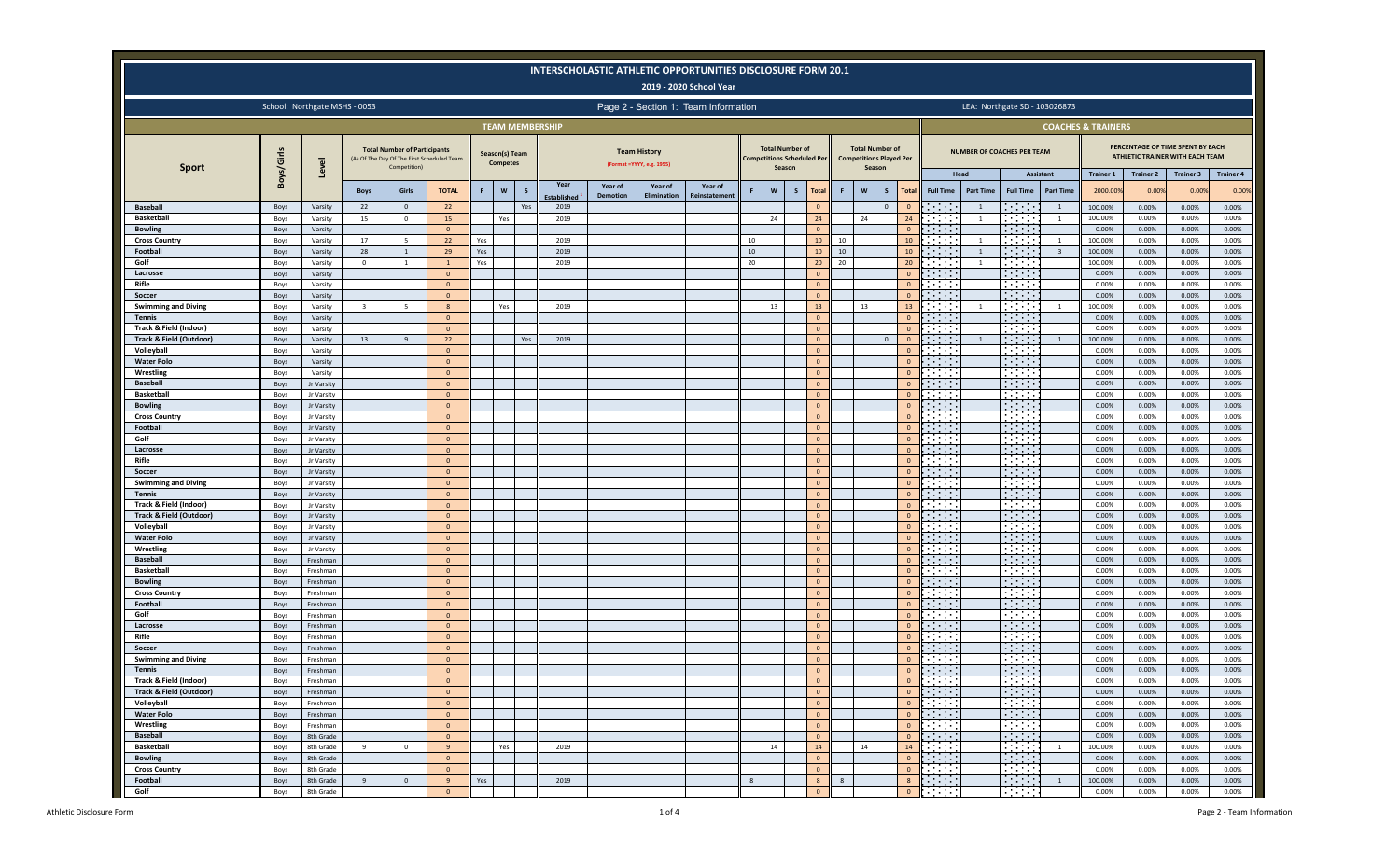|                                                    |                |                               |                |                                                                                                   |                                  |     |                                   |                        |                 |                                                  | <b>INTERSCHOLASTIC ATHLETIC OPPORTUNITIES DISCLOSURE FORM 20.1</b><br>2019 - 2020 School Year |                                   |                                  |                                                    |                                |                                  |                                  |                                             |                          |                                            |                  |                               |                           |                                                                     |                           |
|----------------------------------------------------|----------------|-------------------------------|----------------|---------------------------------------------------------------------------------------------------|----------------------------------|-----|-----------------------------------|------------------------|-----------------|--------------------------------------------------|-----------------------------------------------------------------------------------------------|-----------------------------------|----------------------------------|----------------------------------------------------|--------------------------------|----------------------------------|----------------------------------|---------------------------------------------|--------------------------|--------------------------------------------|------------------|-------------------------------|---------------------------|---------------------------------------------------------------------|---------------------------|
|                                                    |                | School: Northgate MSHS - 0053 |                |                                                                                                   |                                  |     |                                   |                        |                 |                                                  | Page 2 - Section 1: Team Information                                                          |                                   |                                  |                                                    |                                |                                  |                                  |                                             |                          | LEA: Northgate SD - 103026873              |                  |                               |                           |                                                                     |                           |
|                                                    |                |                               |                |                                                                                                   |                                  |     |                                   | <b>TEAM MEMBERSHIP</b> |                 |                                                  |                                                                                               |                                   |                                  |                                                    |                                |                                  |                                  |                                             |                          |                                            |                  | <b>COACHES &amp; TRAINERS</b> |                           |                                                                     |                           |
| <b>Sport</b>                                       | Boys/Girls     | Level                         |                | <b>Total Number of Participants</b><br>(As Of The Day Of The First Scheduled Team<br>Competition) |                                  |     | Season(s) Team<br><b>Competes</b> |                        |                 | <b>Team History</b><br>(Format =YYYY, e.g. 1955) |                                                                                               | <b>Competitions Scheduled Per</b> | <b>Total Number of</b><br>Season |                                                    | <b>Competitions Played Per</b> | <b>Total Number of</b><br>Season |                                  |                                             |                          | <b>NUMBER OF COACHES PER TEAM</b>          |                  |                               |                           | PERCENTAGE OF TIME SPENT BY EACH<br>ATHLETIC TRAINER WITH EACH TEAM |                           |
|                                                    |                |                               | <b>Boys</b>    | <b>Girls</b>                                                                                      | <b>TOTAL</b>                     | F   | $\mathbf w$<br>$\mathsf{s}$       | Year                   | Year of         | Year of                                          | Year of                                                                                       | W                                 | $\mathsf{s}$                     | Total                                              | $\mathsf{w}$<br>F              | $\mathsf{s}$                     | Total                            | <b>Full Time</b>                            | Head<br><b>Part Time</b> | Assistant<br><b>Full Time</b>              | <b>Part Time</b> | <b>Trainer 1</b><br>2000.009  | <b>Trainer 2</b><br>0.00% | <b>Trainer 3</b><br>0.009                                           | <b>Trainer 4</b><br>0.00% |
|                                                    |                |                               |                |                                                                                                   |                                  |     |                                   | stablished             | <b>Demotion</b> | Elimination                                      | Reinstatement                                                                                 |                                   |                                  |                                                    |                                |                                  |                                  | $\sim 10^{11}$                              |                          |                                            |                  |                               |                           |                                                                     |                           |
| Lacrosse<br>Rifle                                  | Boys<br>Boys   | 8th Grade<br>8th Grade        |                |                                                                                                   | $\mathbf{0}$<br>$\overline{0}$   |     |                                   |                        |                 |                                                  |                                                                                               |                                   |                                  | $\overline{0}$<br>$\overline{0}$                   |                                |                                  | $\Omega$<br>$\Omega$             | $\sim 10^{11}$ m $^{-1}$                    |                          | $\sim 10^{11}$<br><b>Contract</b>          |                  | 0.00%<br>0.00%                | 0.00%<br>0.00%            | 0.00%<br>0.00%                                                      | 0.00%<br>0.00%            |
| Soccer                                             | Boys           | 8th Grade                     |                |                                                                                                   | $\mathbf{0}$                     |     |                                   |                        |                 |                                                  |                                                                                               |                                   |                                  | $\overline{0}$                                     |                                |                                  | $\overline{0}$                   | $\sim 10^{11}$ m $^{-1}$                    |                          | $\sim 10^{11}$ m $^{-1}$                   |                  | 0.00%                         | 0.00%                     | 0.00%                                                               | 0.00%                     |
| <b>Swimming and Diving</b>                         | Boys           | 8th Grade                     |                |                                                                                                   | $\overline{0}$                   |     |                                   |                        |                 |                                                  |                                                                                               |                                   |                                  | $\overline{0}$                                     |                                |                                  | $\Omega$                         | <b>CONTRACTOR</b>                           |                          | Tana a                                     |                  | 0.00%                         | 0.00%                     | 0.00%                                                               | 0.00%                     |
| <b>Tennis</b>                                      | Boys           | 8th Grade                     |                |                                                                                                   | $\overline{0}$                   |     |                                   |                        |                 |                                                  |                                                                                               |                                   |                                  | $\overline{0}$                                     |                                |                                  | $\Omega$                         | <b>Contract</b>                             |                          | in a shekara                               |                  | 0.00%                         | 0.00%                     | 0.00%                                                               | 0.00%                     |
| Track & Field (Indoor)                             | Boys           | 8th Grade                     |                |                                                                                                   | $\overline{0}$                   |     |                                   |                        |                 |                                                  |                                                                                               |                                   |                                  | $\overline{\mathbf{0}}$                            |                                |                                  | $\mathbf{0}$                     | <b>Contract</b>                             |                          | $\sim 10^{11}$ m $^{-1}$                   |                  | 0.00%                         | 0.00%                     | 0.00%                                                               | 0.00%                     |
| <b>Track &amp; Field (Outdoor)</b>                 | Boys           | 8th Grade                     |                |                                                                                                   | $\mathbf{0}$                     |     |                                   |                        |                 |                                                  |                                                                                               |                                   |                                  | $\overline{0}$                                     |                                |                                  | $\mathbf{0}$                     | <b>Contractor</b>                           |                          | $\sim 100$                                 |                  | 0.00%                         | 0.00%                     | 0.00%                                                               | 0.00%                     |
| Volleyball                                         | Boys           | 8th Grade                     |                |                                                                                                   | $\overline{0}$                   |     |                                   |                        |                 |                                                  |                                                                                               |                                   |                                  | $\overline{0}$                                     |                                |                                  | $\mathbf{0}$                     | <b>Contract Contract</b>                    |                          | <b>Contract Contract</b>                   |                  | 0.00%                         | 0.00%                     | 0.00%                                                               | 0.00%                     |
| <b>Water Polo</b>                                  | Boys           | 8th Grade                     |                |                                                                                                   | $\overline{0}$                   |     |                                   |                        |                 |                                                  |                                                                                               |                                   |                                  | $\overline{\mathbf{0}}$                            |                                |                                  | $\mathbf{0}$                     | <u>a sa sa</u><br>$\sim 100$ m $^{-1}$      |                          | <u>a sa sa</u>                             |                  | 0.00%                         | 0.00%                     | 0.00%                                                               | 0.00%                     |
| Wrestling<br><b>Baseball</b>                       | Boys<br>Boys   | 8th Grade<br>7th Grade        |                |                                                                                                   | $\overline{0}$<br>$\overline{0}$ |     |                                   |                        |                 |                                                  |                                                                                               |                                   |                                  | $\overline{\mathbf{0}}$<br>$\overline{0}$          |                                |                                  | $\mathbf{0}$<br>$\mathbf{0}$     | an an a                                     |                          | $\sim 100$ m $^{-1}$<br><b>Contract</b>    |                  | 0.00%<br>0.00%                | 0.00%<br>0.00%            | 0.00%<br>0.00%                                                      | 0.00%<br>0.00%            |
| <b>Basketball</b>                                  | Boys           | 7th Grade                     | 8              | $\overline{0}$                                                                                    | $\mathbf{8}$                     |     | Yes                               | 2019                   |                 |                                                  |                                                                                               | 14                                |                                  | 14                                                 | 14                             |                                  | 14                               | $\sim 100$ m $^{-1}$                        |                          | $\sim 100$                                 | $\overline{1}$   | 100.00%                       | 0.00%                     | 0.00%                                                               | 0.00%                     |
| <b>Bowling</b>                                     | Boys           | 7th Grade                     |                |                                                                                                   | $\mathbf{0}$                     |     |                                   |                        |                 |                                                  |                                                                                               |                                   |                                  | $\overline{\mathbf{0}}$                            |                                |                                  | $\mathbf{0}$                     | <b>Contract Contract</b>                    |                          | $\sim 10^{-1}$                             |                  | 0.00%                         | 0.00%                     | 0.00%                                                               | 0.00%                     |
| <b>Cross Country</b>                               | Boys           | 7th Grade                     |                |                                                                                                   | $\overline{0}$                   |     |                                   |                        |                 |                                                  |                                                                                               |                                   |                                  | $\overline{0}$                                     |                                |                                  | $\overline{0}$                   | and the con-                                |                          | <b>Contract Contract</b>                   |                  | 0.00%                         | 0.00%                     | 0.00%                                                               | 0.00%                     |
| Football                                           | Boys           | 7th Grade                     | 9              | $\overline{0}$                                                                                    | $\mathbf{q}$                     | Yes |                                   | 2019                   |                 |                                                  |                                                                                               | $\mathbf{8}$                      |                                  | 8                                                  | $\mathbf{8}$                   |                                  | 8                                | $\sim 10^{11}$                              |                          | <u>a sa sa</u>                             | 1                | 100.00%                       | 0.00%                     | 0.00%                                                               | 0.00%                     |
| Golf                                               | Boys           | 7th Grade                     |                |                                                                                                   | $\mathbf{0}$                     |     |                                   |                        |                 |                                                  |                                                                                               |                                   |                                  | $\overline{0}$                                     |                                |                                  | $\Omega$                         | <b>Contract Contract</b>                    |                          | <b>Contract</b>                            |                  | 0.00%                         | 0.00%                     | 0.00%                                                               | 0.00%                     |
| Lacrosse                                           | Boys           | 7th Grade                     |                |                                                                                                   | $\mathbf{0}$                     |     |                                   |                        |                 |                                                  |                                                                                               |                                   |                                  | $\overline{0}$                                     |                                |                                  | $\overline{0}$                   | <b>Contract</b>                             |                          | an an a                                    |                  | 0.00%                         | 0.00%                     | 0.00%                                                               | 0.00%                     |
| Rifle                                              | Boys           | 7th Grade                     |                |                                                                                                   | $\overline{0}$                   |     |                                   |                        |                 |                                                  |                                                                                               |                                   |                                  | $\overline{0}$                                     |                                |                                  | $\mathbf{0}$                     | $\mathcal{O}(\mathcal{O}_\mathcal{O})$ .    |                          | <u> 1999 - 199</u>                         |                  | 0.00%                         | 0.00%                     | 0.00%                                                               | 0.00%                     |
| Soccer                                             | Boys           | 7th Grade                     |                |                                                                                                   | $\overline{0}$                   |     |                                   |                        |                 |                                                  |                                                                                               |                                   |                                  | $\overline{0}$                                     |                                |                                  | $\Omega$                         | <b>Contract Contract</b>                    |                          | <b>Contractor</b>                          |                  | 0.00%                         | 0.00%                     | 0.00%                                                               | 0.00%                     |
| <b>Swimming and Diving</b>                         | Boys           | 7th Grade                     |                |                                                                                                   | $\overline{0}$                   |     |                                   |                        |                 |                                                  |                                                                                               |                                   |                                  | $\overline{\mathbf{0}}$                            |                                |                                  | $\mathbf{0}$                     | $\sim 100$<br>$\sim 10^{11}$                |                          | $\sim 10^{11}$ m $^{-1}$<br><u>a sa sa</u> |                  | 0.00%                         | 0.00%                     | 0.00%                                                               | 0.00%                     |
| <b>Tennis</b><br><b>Track &amp; Field (Indoor)</b> | Boys           | 7th Grade<br>7th Grade        |                |                                                                                                   | $\mathbf{0}$<br>$\overline{0}$   |     |                                   |                        |                 |                                                  |                                                                                               |                                   |                                  | $\overline{0}$<br>$\overline{0}$                   |                                |                                  | $\mathbf{0}$<br>$\overline{0}$   | $\sim 10^{11}$ m $^{-1}$                    |                          | <b>Contractor</b>                          |                  | 0.00%<br>0.00%                | 0.00%<br>0.00%            | 0.00%<br>0.00%                                                      | 0.00%<br>0.00%            |
| <b>Track &amp; Field (Outdoor)</b>                 | Boys<br>Boys   | 7th Grade                     |                |                                                                                                   | $\mathbf{0}$                     |     |                                   |                        |                 |                                                  |                                                                                               |                                   |                                  | $\overline{\mathbf{0}}$                            |                                |                                  | $\mathbf{0}$                     | $\sim 10^{11}$ m $^{-1}$                    |                          | $\sim 10^{11}$ m $^{-1}$                   |                  | 0.00%                         | 0.00%                     | 0.00%                                                               | 0.00%                     |
| Volleyball                                         | Boys           | 7th Grade                     |                |                                                                                                   | $\overline{0}$                   |     |                                   |                        |                 |                                                  |                                                                                               |                                   |                                  | $\overline{0}$                                     |                                |                                  | $\mathbf{0}$                     | $\sim 100$ km s $^{-1}$                     |                          | <u> 1999 - </u>                            |                  | 0.00%                         | 0.00%                     | 0.00%                                                               | 0.00%                     |
| <b>Water Polo</b>                                  | Boys           | 7th Grade                     |                |                                                                                                   | $\mathbf{0}$                     |     |                                   |                        |                 |                                                  |                                                                                               |                                   |                                  | $\overline{0}$                                     |                                |                                  | $\mathbf{0}$                     | <b>Contract</b>                             |                          | <b>Contract</b>                            |                  | 0.00%                         | 0.00%                     | 0.00%                                                               | 0.00%                     |
| Wrestling                                          | Boys           | 7th Grade                     |                |                                                                                                   | $\overline{0}$                   |     |                                   |                        |                 |                                                  |                                                                                               |                                   |                                  | $\overline{0}$                                     |                                |                                  | $\Omega$                         | an an a                                     |                          |                                            |                  | 0.00%                         | 0.00%                     | 0.00%                                                               | 0.00%                     |
| <b>Basketball</b>                                  | Girls          | Varsity                       | $\mathbf{0}$   | 21                                                                                                | $21\,$                           |     | Yes                               | 2019                   |                 |                                                  |                                                                                               | 23                                |                                  | 23                                                 | 23                             |                                  | 23                               | <b>Contract</b>                             | $\mathbf{1}$             | ana.<br>T                                  | $\mathbf{1}$     | 100.00%                       | 0.00%                     | 0.00%                                                               | 0.00%                     |
| <b>Bowling</b>                                     | Girls          | Varsity                       |                |                                                                                                   | $\mathbf{0}$                     |     |                                   |                        |                 |                                                  |                                                                                               |                                   |                                  | $\overline{0}$                                     |                                |                                  | $\mathbf{0}$                     | <b>Contract</b>                             |                          | <b>Contract</b>                            |                  | 0.00%                         | 0.00%                     | 0.00%                                                               | 0.00%                     |
| <b>Competitive Spirit</b>                          | Girls          | Varsity                       |                |                                                                                                   | $\overline{0}$                   |     |                                   |                        |                 |                                                  |                                                                                               |                                   |                                  | $\overline{0}$                                     |                                |                                  | $\Omega$                         | $\sim 10^{11}$ m $^{-1}$                    |                          | $\sim 10^{11}$ m $^{-1}$                   |                  | 0.00%                         | 0.00%                     | 0.00%                                                               | 0.00%                     |
| <b>Cross Country</b>                               | Girls          | Varsity                       |                |                                                                                                   | $\overline{0}$                   |     |                                   |                        |                 |                                                  |                                                                                               |                                   |                                  | $\overline{0}$                                     |                                |                                  | $\Omega$                         | <b>Contract Contract</b>                    |                          | <b>Contract</b>                            |                  | 0.00%                         | 0.00%                     | 0.00%                                                               | 0.00%                     |
| <b>Field Hockey</b>                                | Girls          | Varsity                       |                |                                                                                                   | $\mathbf{0}$                     |     |                                   |                        |                 |                                                  |                                                                                               |                                   |                                  | $\overline{0}$                                     |                                |                                  | $\overline{0}$                   | and the control<br>$\sim 10^{11}$ m $^{-1}$ |                          | a sa Tan                                   |                  | 0.00%                         | 0.00%                     | 0.00%                                                               | 0.00%                     |
| Golf<br>Gymnastics                                 | Girls<br>Girls | Varsity<br>Varsity            |                |                                                                                                   | $\overline{0}$<br>$\overline{0}$ |     |                                   |                        |                 |                                                  |                                                                                               |                                   |                                  | $\overline{0}$<br>$\overline{0}$                   |                                |                                  | $\mathbf{0}$<br>$\Omega$         | $\sim 10^{11}$ m $^{-1}$                    |                          | an di                                      |                  | 0.00%<br>0.00%                | 0.00%<br>0.00%            | 0.00%<br>0.00%                                                      | 0.00%<br>0.00%            |
| Lacrosse                                           | Girls          | Varsity                       |                |                                                                                                   | $\mathbf{0}$                     |     |                                   |                        |                 |                                                  |                                                                                               |                                   |                                  | $\overline{0}$                                     |                                |                                  | $\mathbf{0}$                     | $\sim 10^{11}$ m $^{-1}$                    |                          |                                            |                  | 0.00%                         | 0.00%                     | 0.00%                                                               | 0.00%                     |
| Rifle                                              | Girls          | Varsity                       |                |                                                                                                   | $\mathbf{0}$                     |     |                                   |                        |                 |                                                  |                                                                                               |                                   |                                  | $\overline{0}$                                     |                                |                                  | $\Omega$                         | $\sim 10^{11}$ km s $^{-1}$                 |                          | $\sim 10^{11}$ m $^{-1}$                   |                  | 0.00%                         | 0.00%                     | 0.00%                                                               | 0.00%                     |
| Soccer                                             | Girls          | Varsity                       |                |                                                                                                   | $\overline{0}$                   |     |                                   |                        |                 |                                                  |                                                                                               |                                   |                                  | $\overline{0}$                                     |                                |                                  | $\overline{0}$                   | $\sim 100$ m $^{-1}$                        |                          | <b>Contract Contract</b>                   |                  | 0.00%                         | 0.00%                     | 0.00%                                                               | 0.00%                     |
| Softball, Fast Pitch                               | Girls          | Varsity                       | $\overline{0}$ | 14                                                                                                | 14                               |     |                                   | Yes<br>2019            |                 |                                                  |                                                                                               | 18                                |                                  | 18                                                 | $\overline{0}$                 |                                  | $\mathbf{0}$                     | $\sim 10^{11}$ m $^{-1}$                    | $\mathbf{1}$             | $\sim 10^{11}$ m $^{-1}$                   | 1                | 100.00%                       | 0.00%                     | 0.00%                                                               | 0.00%                     |
| <b>Swimming and Diving</b>                         | Girls          | Varsity                       |                |                                                                                                   | $\mathbf{0}$                     |     |                                   |                        |                 |                                                  |                                                                                               |                                   |                                  | $\overline{0}$                                     |                                |                                  | $\mathbf{0}$                     | <b>Contract</b>                             |                          | $\sim$ 100 $\mu$                           |                  | 0.00%                         | 0.00%                     | 0.00%                                                               | 0.00%                     |
| <b>Tennis</b>                                      | Girls          | Varsity                       |                |                                                                                                   | $\mathbf{0}$                     |     |                                   |                        |                 |                                                  |                                                                                               |                                   |                                  | $\overline{0}$                                     |                                |                                  | $\mathbf{0}$                     | n a shekar                                  |                          | a sa Tan                                   |                  | 0.00%                         | 0.00%                     | 0.00%                                                               | 0.00%                     |
| Track & Field (Indoor)                             | Girls          | Varsity                       |                |                                                                                                   | $\overline{0}$                   |     |                                   |                        |                 |                                                  |                                                                                               |                                   |                                  | $\overline{0}$                                     |                                |                                  | $\mathbf{0}$                     | a sa Tan                                    |                          | <b>Contract</b>                            |                  | 0.00%                         | 0.00%                     | 0.00%                                                               | 0.00%                     |
| <b>Track &amp; Field (Outdoor</b>                  | Girls          | Varsity                       |                |                                                                                                   | $\Omega$                         |     |                                   |                        |                 |                                                  |                                                                                               |                                   |                                  | $\overline{0}$                                     |                                |                                  | $\Omega$                         | <b>Contract</b>                             |                          | $\sim 100$ m $^{-1}$                       |                  | 0.00%                         | 0.00%                     | 0.00%                                                               | 0.00%                     |
| Volleyball                                         | Girls          | Varsity                       | $\mathbf{0}$   | 18                                                                                                | 18                               | Yes |                                   | 2019                   |                 |                                                  |                                                                                               | 22                                |                                  | 22                                                 | 22                             |                                  | 22                               | <b>Contract Contract</b>                    | $\mathbf{1}$             | <b>Contract Contract</b>                   | $\overline{1}$   | 100.00%                       | 0.00%                     | 0.00%                                                               | 0.00%                     |
| <b>Water Polo</b>                                  | Girls          | Varsity                       |                |                                                                                                   | $\Omega$<br>$\overline{0}$       |     |                                   |                        |                 |                                                  |                                                                                               |                                   |                                  | $\overline{0}$                                     |                                |                                  | $\mathbf{0}$                     | $\mathcal{L}^{\text{max}}_{\text{max}}$     |                          | and the                                    |                  | 0.00%                         | 0.00%                     | 0.00%                                                               | 0.00%                     |
| <b>Basketball</b><br><b>Bowling</b>                | Girls<br>Girls | Jr Varsity<br>Jr Varsity      |                |                                                                                                   | $\mathbf{0}$                     |     |                                   |                        |                 |                                                  |                                                                                               |                                   |                                  | $\overline{\mathbf{0}}$<br>$\overline{\mathbf{0}}$ |                                |                                  | $\overline{0}$<br>$\overline{0}$ | <b>The Contract</b>                         |                          | isse<br>Fødsler                            |                  | 0.00%<br>0.00%                | 0.00%<br>0.00%            | 0.00%<br>0.00%                                                      | 0.00%<br>0.00%            |
| <b>Competitive Spirit</b>                          | Girls          | Jr Varsity                    |                |                                                                                                   | $\overline{0}$                   |     |                                   |                        |                 |                                                  |                                                                                               |                                   |                                  | $\overline{0}$                                     |                                |                                  | $\overline{0}$                   |                                             |                          |                                            |                  | 0.00%                         | 0.00%                     | 0.00%                                                               | 0.00%                     |
| <b>Cross Country</b>                               | Girls          | Jr Varsity                    |                |                                                                                                   | $\overline{0}$                   |     |                                   |                        |                 |                                                  |                                                                                               |                                   |                                  | $\mathbf 0$                                        |                                |                                  | $\overline{0}$                   | <u>a sa sa</u>                              |                          |                                            |                  | 0.00%                         | 0.00%                     | 0.00%                                                               | 0.00%                     |
| <b>Field Hockey</b>                                | Girls          | Jr Varsity                    |                |                                                                                                   | $\mathbf{0}$                     |     |                                   |                        |                 |                                                  |                                                                                               |                                   |                                  | $\overline{0}$                                     |                                |                                  | $\overline{0}$                   |                                             |                          | <u>ta a sa</u>                             |                  | 0.00%                         | 0.00%                     | 0.00%                                                               | 0.00%                     |
| Golf                                               | Girls          | Jr Varsity                    |                |                                                                                                   | $\overline{0}$                   |     |                                   |                        |                 |                                                  |                                                                                               |                                   |                                  | $\overline{0}$                                     |                                |                                  | $\overline{0}$                   | <u>ta a sa</u>                              |                          | $\sim 10^{11}$ km s $^{-1}$                |                  | 0.00%                         | 0.00%                     | 0.00%                                                               | 0.00%                     |
| Gymnastics                                         | Girls          | Jr Varsity                    |                |                                                                                                   | $\overline{0}$                   |     |                                   |                        |                 |                                                  |                                                                                               |                                   |                                  | $\overline{\mathbf{0}}$                            |                                |                                  | $\overline{0}$                   | l i se                                      |                          | a sa Tan                                   |                  | 0.00%                         | 0.00%                     | 0.00%                                                               | 0.00%                     |
| Lacrosse                                           | Girls          | Jr Varsity                    |                |                                                                                                   | $\overline{0}$                   |     |                                   |                        |                 |                                                  |                                                                                               |                                   |                                  | $\overline{\mathbf{0}}$                            |                                |                                  | $\overline{0}$                   | <b>The Company</b>                          |                          | <b>Barbara</b>                             |                  | 0.00%                         | 0.00%                     | 0.00%                                                               | 0.00%                     |
| Rifle                                              | Girls          | Jr Varsity                    |                |                                                                                                   | $\mathbf{0}$                     |     |                                   |                        |                 |                                                  |                                                                                               |                                   |                                  | $\overline{0}$                                     |                                |                                  | $\mathbf{0}$                     | <b>Contract</b>                             |                          | <u>para</u>                                |                  | 0.00%                         | 0.00%                     | 0.00%                                                               | 0.00%                     |
| Soccer                                             | Girls          | Jr Varsity                    |                |                                                                                                   | $\overline{0}$                   |     |                                   |                        |                 |                                                  |                                                                                               |                                   |                                  | $\overline{0}$                                     |                                |                                  | $\overline{0}$                   | فتقتنا                                      |                          |                                            |                  | 0.00%                         | 0.00%                     | 0.00%                                                               | 0.00%                     |
| Softball, Fast Pitch                               | Girls          | Jr Varsity                    |                |                                                                                                   | $\overline{0}$                   |     |                                   |                        |                 |                                                  |                                                                                               |                                   |                                  | $\overline{0}$                                     |                                |                                  | $\mathbf{0}$                     | <b>March 201</b>                            |                          | s and a                                    |                  | 0.00%                         | 0.00%                     | 0.00%                                                               | 0.00%                     |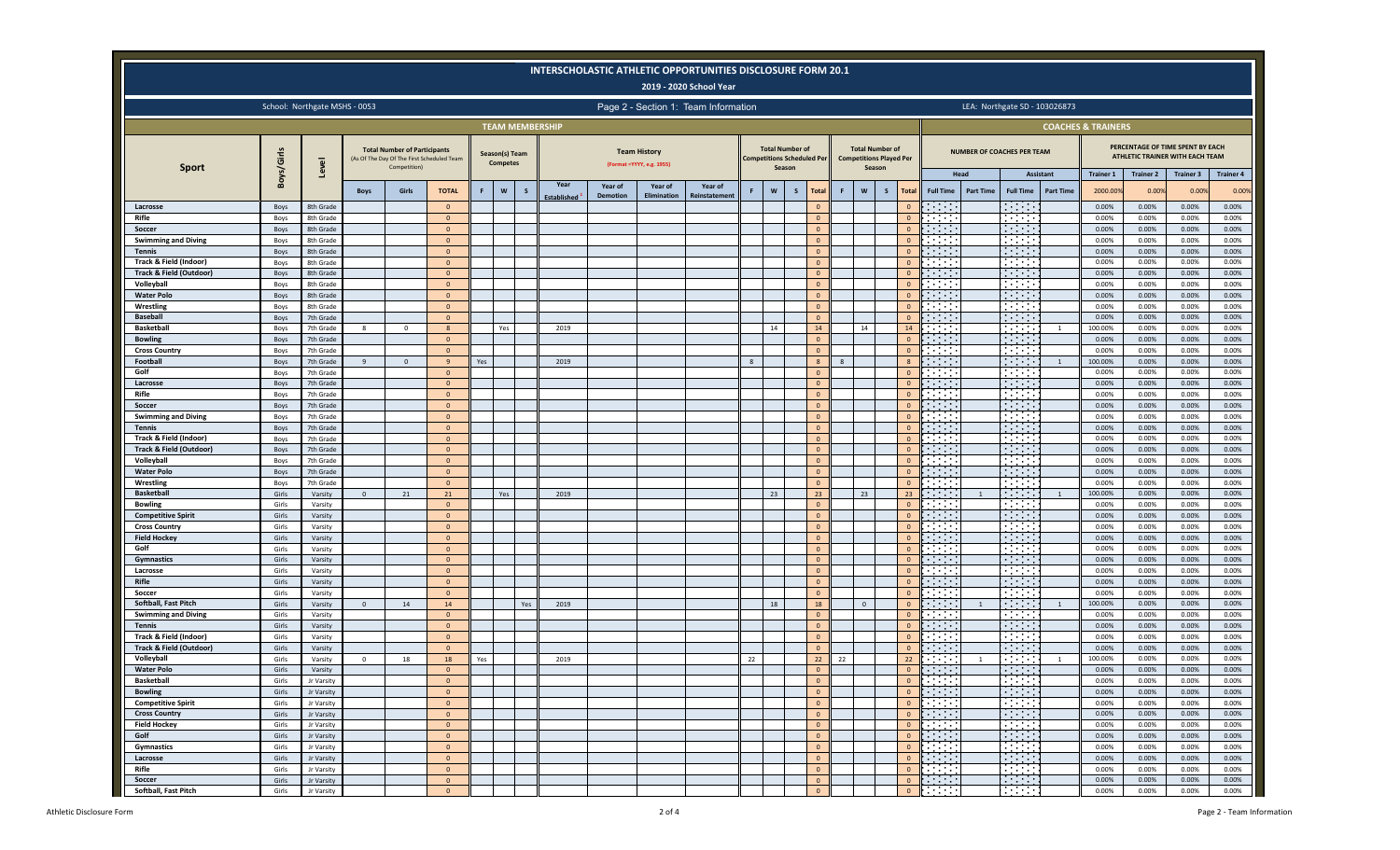|                                                    |                |                               |                |                                                     |                                           |     |                                   |              |                        |                            |                                                   | <b>INTERSCHOLASTIC ATHLETIC OPPORTUNITIES DISCLOSURE FORM 20.1</b><br>2019 - 2020 School Year |    |                                  |                                                    |    |                                                          |                            |                                  |                                                                                                                                                                                                                                      |                                                                                                                      |                               |                               |                                                                     |                           |                           |
|----------------------------------------------------|----------------|-------------------------------|----------------|-----------------------------------------------------|-------------------------------------------|-----|-----------------------------------|--------------|------------------------|----------------------------|---------------------------------------------------|-----------------------------------------------------------------------------------------------|----|----------------------------------|----------------------------------------------------|----|----------------------------------------------------------|----------------------------|----------------------------------|--------------------------------------------------------------------------------------------------------------------------------------------------------------------------------------------------------------------------------------|----------------------------------------------------------------------------------------------------------------------|-------------------------------|-------------------------------|---------------------------------------------------------------------|---------------------------|---------------------------|
|                                                    |                | School: Northgate MSHS - 0053 |                |                                                     |                                           |     |                                   |              |                        |                            |                                                   | Page 2 - Section 1: Team Information                                                          |    |                                  |                                                    |    |                                                          |                            |                                  |                                                                                                                                                                                                                                      | LEA: Northgate SD - 103026873                                                                                        |                               |                               |                                                                     |                           |                           |
|                                                    |                |                               |                |                                                     |                                           |     |                                   |              | <b>TEAM MEMBERSHIP</b> |                            |                                                   |                                                                                               |    |                                  |                                                    |    |                                                          |                            |                                  |                                                                                                                                                                                                                                      |                                                                                                                      |                               | <b>COACHES &amp; TRAINERS</b> |                                                                     |                           |                           |
| <b>Sport</b>                                       | Boys/Girls     | Level                         |                | <b>Total Number of Participants</b><br>Competition) | As Of The Day Of The First Scheduled Team |     | Season(s) Team<br><b>Competes</b> |              |                        |                            | <b>Team History</b><br>(Format = YYYY, e.g. 1955) |                                                                                               |    | <b>Total Number of</b><br>Season | <b>Competitions Scheduled Per</b>                  |    | <b>Total Number of</b><br><b>Competitions Played Per</b> | Season                     |                                  |                                                                                                                                                                                                                                      | <b>NUMBER OF COACHES PER TEAM</b>                                                                                    |                               |                               | PERCENTAGE OF TIME SPENT BY EACH<br>ATHLETIC TRAINER WITH EACH TEAM |                           |                           |
|                                                    |                |                               | <b>Boys</b>    | Girls                                               | <b>TOTAL</b>                              | F.  | W                                 | $\mathsf{s}$ | Year                   | Year of<br><b>Demotion</b> | Year of<br>Elimination                            | Year of<br><b>Reinstatement</b>                                                               |    | W                                | s<br>Total                                         | F. | $\mathbf{w}$                                             | $\mathsf{s}$               | <b>Total</b>                     | <b>Full Time</b>                                                                                                                                                                                                                     | Head<br><b>Part Time</b><br><b>Full Time</b>                                                                         | Assistant<br><b>Part Time</b> | <b>Trainer 1</b><br>2000.009  | <b>Trainer 2</b><br>0.00%                                           | <b>Trainer 3</b><br>0.009 | <b>Trainer 4</b><br>0.00% |
| <b>Swimming and Diving</b>                         | Girls          | Jr Varsity                    |                |                                                     | $\overline{0}$                            |     |                                   |              | <b>stablished</b>      |                            |                                                   |                                                                                               |    |                                  | $\overline{\mathbf{0}}$                            |    |                                                          |                            | $\mathbf{0}$                     | <b>Contract</b>                                                                                                                                                                                                                      | <b>Contract</b>                                                                                                      |                               | 0.00%                         | 0.00%                                                               | 0.00%                     | 0.00%                     |
| Tennis                                             | Girls          | Jr Varsity                    |                |                                                     | $\mathbf{0}$                              |     |                                   |              |                        |                            |                                                   |                                                                                               |    |                                  | $\overline{\mathbf{0}}$                            |    |                                                          |                            | $\overline{0}$                   | $\sim 100$ km s $^{-1}$                                                                                                                                                                                                              | $\sim 100$ m $^{-1}$                                                                                                 |                               | 0.00%                         | 0.00%                                                               | 0.00%                     | 0.00%                     |
| Track & Field (Indoor)                             | Girls          | Jr Varsity                    |                |                                                     | $\overline{0}$                            |     |                                   |              |                        |                            |                                                   |                                                                                               |    |                                  | $\overline{0}$                                     |    |                                                          |                            | $\Omega$                         | and the                                                                                                                                                                                                                              | $\sim 100$                                                                                                           |                               | 0.00%                         | 0.00%                                                               | 0.00%                     | 0.00%                     |
| <b>Track &amp; Field (Outdoor)</b><br>Volleyball   | Girls<br>Girls | Jr Varsity                    |                |                                                     | $\mathbf{0}$                              |     |                                   |              |                        |                            |                                                   |                                                                                               |    |                                  | $\overline{\mathbf{0}}$                            |    |                                                          |                            | $\overline{0}$<br>$\mathbf{0}$   | <b>Contract</b><br>$\sim 10^{11}$ m $^{-1}$                                                                                                                                                                                          | <b>Contract</b><br>an an                                                                                             |                               | 0.00%<br>0.00%                | 0.00%<br>0.00%                                                      | 0.00%<br>0.00%            | 0.00%<br>0.00%            |
| <b>Water Polo</b>                                  | Girls          | Jr Varsity<br>Jr Varsity      |                |                                                     | $\overline{0}$<br>$\overline{0}$          |     |                                   |              |                        |                            |                                                   |                                                                                               |    |                                  | $\overline{\mathbf{0}}$<br>$\overline{0}$          |    |                                                          |                            | $\mathbf{0}$                     | <b>Contract</b>                                                                                                                                                                                                                      | <u>an an </u>                                                                                                        |                               | 0.00%                         | 0.00%                                                               | 0.00%                     | 0.00%                     |
| <b>Basketball</b>                                  | Girls          | Freshman                      |                |                                                     | $\overline{0}$                            |     |                                   |              |                        |                            |                                                   |                                                                                               |    |                                  | $\overline{\mathbf{0}}$                            |    |                                                          |                            | $\Omega$                         | <b>Contract</b>                                                                                                                                                                                                                      | $\sim 10^{11}$ m $^{-1}$                                                                                             |                               | 0.00%                         | 0.00%                                                               | 0.00%                     | 0.00%                     |
| <b>Bowling</b>                                     | Girls          | Freshman                      |                |                                                     | $\overline{0}$                            |     |                                   |              |                        |                            |                                                   |                                                                                               |    |                                  | $\overline{\mathbf{0}}$                            |    |                                                          |                            | $\mathbf{0}$                     | $\sim 10^{11}$ m $^{-1}$                                                                                                                                                                                                             | $\sim 10^{11}$ m $^{-1}$                                                                                             |                               | 0.00%                         | 0.00%                                                               | 0.00%                     | 0.00%                     |
| <b>Competitive Spirit</b>                          | Girls          | Freshman                      |                |                                                     | $\overline{0}$                            |     |                                   |              |                        |                            |                                                   |                                                                                               |    |                                  | $\overline{\mathbf{0}}$                            |    |                                                          |                            | $\mathbf{0}$                     | <b>Contract</b>                                                                                                                                                                                                                      | $\sim 100$                                                                                                           |                               | 0.00%                         | 0.00%                                                               | 0.00%                     | 0.00%                     |
| <b>Cross Country</b>                               | Girls          | Freshman                      |                |                                                     | $\overline{0}$                            |     |                                   |              |                        |                            |                                                   |                                                                                               |    |                                  | $\overline{\mathbf{0}}$                            |    |                                                          |                            | $\Omega$                         | <b>Contract</b>                                                                                                                                                                                                                      | $\sim 100$ m $^{-1}$                                                                                                 |                               | 0.00%                         | 0.00%                                                               | 0.00%                     | 0.00%                     |
| <b>Field Hockey</b><br>Golf                        | Girls<br>Girls | Freshman<br>Freshman          |                |                                                     | $\mathbf{0}$<br>$\overline{0}$            |     |                                   |              |                        |                            |                                                   |                                                                                               |    |                                  | $\overline{\mathbf{0}}$<br>$\overline{0}$          |    |                                                          |                            | $\mathbf{0}$<br>$\mathbf{0}$     | <b>Contract</b><br><b>Contract</b>                                                                                                                                                                                                   | $\sim 10^{-1}$                                                                                                       |                               | 0.00%<br>0.00%                | 0.00%<br>0.00%                                                      | 0.00%<br>0.00%            | 0.00%<br>0.00%            |
| <b>Gymnastics</b>                                  | Girls          | Freshman                      |                |                                                     | $\mathbf{0}$                              |     |                                   |              |                        |                            |                                                   |                                                                                               |    |                                  | $\overline{\mathbf{0}}$                            |    |                                                          |                            | $\mathbf{0}$                     | <b>Contract</b>                                                                                                                                                                                                                      | <u>a sa sa</u>                                                                                                       |                               | 0.00%                         | 0.00%                                                               | 0.00%                     | 0.00%                     |
| Lacrosse                                           | Girls          | Freshman                      |                |                                                     | $\overline{0}$                            |     |                                   |              |                        |                            |                                                   |                                                                                               |    |                                  | $\overline{0}$                                     |    |                                                          |                            | $\mathbf{0}$                     | $\sim 100$ m $^{-1}$                                                                                                                                                                                                                 | <b>Contract</b>                                                                                                      |                               | 0.00%                         | 0.00%                                                               | 0.00%                     | 0.00%                     |
| Rifle                                              | Girls          | Freshman                      |                |                                                     | $\overline{0}$                            |     |                                   |              |                        |                            |                                                   |                                                                                               |    |                                  | $\overline{\mathbf{0}}$                            |    |                                                          |                            | $\Omega$                         | $\sim 100$ m $^{-1}$                                                                                                                                                                                                                 | $\sim 100$ m $^{-1}$                                                                                                 |                               | 0.00%                         | 0.00%                                                               | 0.00%                     | 0.00%                     |
| Soccer                                             | Girls          | Freshman                      |                |                                                     | $\mathbf{0}$                              |     |                                   |              |                        |                            |                                                   |                                                                                               |    |                                  | $\overline{\mathbf{0}}$                            |    |                                                          |                            | $\overline{0}$                   | $\sim 100$ m $^{-1}$                                                                                                                                                                                                                 | $\mathcal{L}^{\text{max}}_{\text{max}}$                                                                              |                               | 0.00%                         | 0.00%                                                               | 0.00%                     | 0.00%                     |
| Softball, Fast Pitch                               | Girls          | Freshman                      |                |                                                     | $\overline{0}$                            |     |                                   |              |                        |                            |                                                   |                                                                                               |    |                                  | $\overline{0}$                                     |    |                                                          |                            | $\Omega$                         |                                                                                                                                                                                                                                      |                                                                                                                      |                               | 0.00%                         | 0.00%                                                               | 0.00%                     | 0.00%                     |
| <b>Swimming and Diving</b>                         | Girls          | Freshman                      |                |                                                     | $\overline{0}$                            |     |                                   |              |                        |                            |                                                   |                                                                                               |    |                                  | $\Omega$                                           |    |                                                          |                            | $\Omega$                         | <b>Contract</b><br>$\sim$ $\sim$                                                                                                                                                                                                     | <b>Contract Contract</b><br>$\sim 100$                                                                               |                               | 0.00%<br>0.00%                | 0.00%<br>0.00%                                                      | 0.00%<br>0.00%            | 0.00%                     |
| <b>Tennis</b><br>Track & Field (Indoor)            | Girls<br>Girls | Freshman<br>Freshman          |                |                                                     | $\mathbf{0}$<br>$\overline{0}$            |     |                                   |              |                        |                            |                                                   |                                                                                               |    |                                  | $\overline{\mathbf{0}}$<br>$\overline{\mathbf{0}}$ |    |                                                          |                            | $\overline{0}$<br>$\mathbf{0}$   | The Co                                                                                                                                                                                                                               | $\sim 10^{11}$                                                                                                       |                               | 0.00%                         | 0.00%                                                               | 0.00%                     | 0.00%<br>0.00%            |
| <b>Track &amp; Field (Outdoor)</b>                 | Girls          | Freshman                      |                |                                                     | $\overline{0}$                            |     |                                   |              |                        |                            |                                                   |                                                                                               |    |                                  | $\overline{\mathbf{0}}$                            |    |                                                          |                            | $\Omega$                         | $\mathcal{L}_{\rm{max}}$ .                                                                                                                                                                                                           | $\sim 10^{11}$ m $^{-1}$                                                                                             |                               | 0.00%                         | 0.00%                                                               | 0.00%                     | 0.00%                     |
| Volleyball                                         | Girls          | Freshman                      |                |                                                     | $\mathbf{0}$                              |     |                                   |              |                        |                            |                                                   |                                                                                               |    |                                  | $\overline{0}$                                     |    |                                                          |                            | $\mathbf{0}$                     | $\sim 10^{11}$ m $^{-1}$                                                                                                                                                                                                             | $\sim 10^{11}$ m $^{-1}$                                                                                             |                               | 0.00%                         | 0.00%                                                               | 0.00%                     | 0.00%                     |
| <b>Water Polo</b>                                  | Girls          | Freshman                      |                |                                                     | $\overline{0}$                            |     |                                   |              |                        |                            |                                                   |                                                                                               |    |                                  | $\overline{0}$                                     |    |                                                          |                            | $\Omega$                         | $\mathcal{L}^{\mathcal{L}}(\mathcal{L}^{\mathcal{L}})$                                                                                                                                                                               | $\sim 10$                                                                                                            |                               | 0.00%                         | 0.00%                                                               | 0.00%                     | 0.00%                     |
| <b>Basketball</b>                                  | Girls          | 8th Grade                     | $\mathbf{0}$   | 11                                                  | 11                                        | Yes |                                   |              | 2019                   |                            |                                                   |                                                                                               | 14 |                                  | 14                                                 | 14 |                                                          |                            | 14                               | <b>Contract</b>                                                                                                                                                                                                                      | $\sim 100$                                                                                                           | 1                             | 100.00%                       | 0.00%                                                               | 0.00%                     | 0.00%                     |
| <b>Bowling</b>                                     | Girls          | 8th Grade                     |                |                                                     | $\mathbf{0}$                              |     |                                   |              |                        |                            |                                                   |                                                                                               |    |                                  | $\overline{\mathbf{0}}$                            |    |                                                          |                            | $\overline{0}$                   | <b>Contract</b>                                                                                                                                                                                                                      | <b>Contract</b>                                                                                                      |                               | 0.00%                         | 0.00%                                                               | 0.00%                     | 0.00%                     |
| <b>Competitive Spirit</b><br><b>Cross Country</b>  | Girls<br>Girls | 8th Grade<br>8th Grade        |                |                                                     | $\overline{0}$<br>$\mathbf{0}$            |     |                                   |              |                        |                            |                                                   |                                                                                               |    |                                  | $\overline{0}$<br>$\overline{\mathbf{0}}$          |    |                                                          |                            | $\overline{0}$<br>$\overline{0}$ | <b>Service</b><br><b>Contract Contract</b>                                                                                                                                                                                           | <b>Contract</b><br>$\sim 100$ m $^{-1}$                                                                              |                               | 0.00%<br>0.00%                | 0.00%<br>0.00%                                                      | 0.00%<br>0.00%            | 0.00%<br>0.00%            |
| <b>Field Hockey</b>                                | Girls          | 8th Grade                     |                |                                                     | $\overline{0}$                            |     |                                   |              |                        |                            |                                                   |                                                                                               |    |                                  | $\overline{0}$                                     |    |                                                          |                            | $\mathbf{0}$                     | $\sim 100$                                                                                                                                                                                                                           | $\sim 100$                                                                                                           |                               | 0.00%                         | 0.00%                                                               | 0.00%                     | 0.00%                     |
| Golf                                               | Girls          | 8th Grade                     |                |                                                     | $\overline{0}$                            |     |                                   |              |                        |                            |                                                   |                                                                                               |    |                                  | $\overline{\mathbf{0}}$                            |    |                                                          |                            | $\overline{0}$                   | $\sim 100$                                                                                                                                                                                                                           | <b>Contract</b>                                                                                                      |                               | 0.00%                         | 0.00%                                                               | 0.00%                     | 0.00%                     |
| Gymnastics                                         | Girls          | 8th Grade                     |                |                                                     | $\overline{0}$                            |     |                                   |              |                        |                            |                                                   |                                                                                               |    |                                  | $\overline{\mathbf{0}}$                            |    |                                                          |                            | $\overline{0}$                   | <b>Contract</b>                                                                                                                                                                                                                      | and the                                                                                                              |                               | 0.00%                         | 0.00%                                                               | 0.00%                     | 0.00%                     |
| Lacrosse                                           | Girls          | 8th Grade                     |                |                                                     | $\overline{0}$                            |     |                                   |              |                        |                            |                                                   |                                                                                               |    |                                  | $\overline{0}$                                     |    |                                                          |                            | $\Omega$                         |                                                                                                                                                                                                                                      | والمحادث                                                                                                             |                               | 0.00%                         | 0.00%                                                               | 0.00%                     | 0.00%                     |
| Rifle                                              | Girls          | 8th Grade                     |                |                                                     | $\mathbf{0}$                              |     |                                   |              |                        |                            |                                                   |                                                                                               |    |                                  | $\overline{0}$                                     |    |                                                          |                            | $\overline{0}$                   | <b>Contract</b>                                                                                                                                                                                                                      | <b>Contract Contract</b>                                                                                             |                               | 0.00%                         | 0.00%                                                               | 0.00%                     | 0.00%                     |
| Soccer                                             | Girls          | 8th Grade                     |                |                                                     | $\mathbf{0}$                              |     |                                   |              |                        |                            |                                                   |                                                                                               |    |                                  | $\overline{0}$                                     |    |                                                          |                            | $\mathbf{0}$<br>$\overline{0}$   | $\sim 10^{11}$ m $^{-1}$<br>$\sim 100$                                                                                                                                                                                               | $\sim 10^{11}$ m $^{-1}$                                                                                             |                               | 0.00%                         | 0.00%                                                               | 0.00%                     | 0.00%                     |
| Softball, Fast Pitch<br><b>Swimming and Diving</b> | Girls<br>Girls | 8th Grade<br>8th Grade        | $\mathbf{0}$   | 12                                                  | 12<br>$\mathbf{0}$                        |     |                                   | Yes<br>Yes   | 2019<br>2019           |                            |                                                   |                                                                                               |    |                                  | 14<br>14<br>10<br>10                               |    |                                                          | $\mathbf 0$<br>$\mathbf 0$ | $\overline{0}$                   | $\sim 100$ m $^{-1}$                                                                                                                                                                                                                 | $\sim 10^{11}$<br>$\overline{1}$<br>$\sim 10^{11}$ m $^{-1}$                                                         | $\overline{1}$                | 100.00%<br>0.00%              | 0.00%<br>0.00%                                                      | 0.00%<br>0.00%            | 0.00%<br>0.00%            |
| Tennis                                             | Girls          | 8th Grade                     |                |                                                     | $\mathbf{0}$                              |     |                                   |              |                        |                            |                                                   |                                                                                               |    |                                  | $\overline{0}$                                     |    |                                                          |                            | $\mathbf{0}$                     | $\sim 10^{11}$ m $^{-1}$                                                                                                                                                                                                             | $\sim 10^{11}$ m $^{-1}$                                                                                             |                               | 0.00%                         | 0.00%                                                               | 0.00%                     | 0.00%                     |
| Track & Field (Indoor)                             | Girls          | 8th Grade                     |                |                                                     | $\overline{0}$                            |     |                                   |              |                        |                            |                                                   |                                                                                               |    |                                  | $\overline{0}$                                     |    |                                                          |                            | $\Omega$                         | $\sim 10^{11}$ m $^{-1}$                                                                                                                                                                                                             |                                                                                                                      |                               | 0.00%                         | 0.00%                                                               | 0.00%                     | 0.00%                     |
| <b>Track &amp; Field (Outdoor)</b>                 | Girls          | 8th Grade                     |                |                                                     | $\overline{0}$                            |     |                                   |              |                        |                            |                                                   |                                                                                               |    |                                  | $\overline{0}$                                     |    |                                                          |                            | $\Omega$                         | <b>Contract Contract</b>                                                                                                                                                                                                             | <b>Contract</b>                                                                                                      |                               | 0.00%                         | 0.00%                                                               | 0.00%                     | 0.00%                     |
| Volleyball                                         | Girls          | 8th Grade                     | $\overline{0}$ | 19                                                  | 19                                        |     | Yes                               |              | 2019                   |                            |                                                   |                                                                                               |    |                                  | 15<br>15                                           |    |                                                          | 15                         | 15                               | <b>Contract</b>                                                                                                                                                                                                                      | $\sim 10^{11}$                                                                                                       | 1                             | 100.00%                       | 0.00%                                                               | 0.00%                     | 0.00%                     |
| <b>Water Polo</b>                                  | Girls          | 8th Grade                     |                |                                                     | $\mathbf{0}$                              |     |                                   |              |                        |                            |                                                   |                                                                                               |    |                                  | $\overline{0}$                                     |    |                                                          |                            | $\mathbf{0}$                     | $\sim 10^{11}$ m $^{-1}$                                                                                                                                                                                                             | $\sim 100$<br>$\sim 100$ m $^{-1}$                                                                                   |                               | 0.00%                         | 0.00%                                                               | 0.00%                     | 0.00%                     |
| <b>Basketball</b><br><b>Bowling</b>                | Girls<br>Girls | 7th Grade<br>7th Grade        | $\overline{0}$ | $\mathbf{R}$                                        | $\mathbf{8}$<br>$\mathbf{0}$              | Yes |                                   |              | 2019                   |                            |                                                   |                                                                                               | 14 |                                  | 14<br>$\overline{0}$                               | 14 |                                                          |                            | 14<br>$\mathbf{0}$               | <b>Contract Contract</b><br>$\sim 100$ m $^{-1}$                                                                                                                                                                                     | $\sim 100$ m $^{-1}$                                                                                                 | $\overline{1}$                | 100.00%<br>0.00%              | 0.00%<br>0.00%                                                      | 0.00%<br>0.00%            | 0.00%<br>0.00%            |
| <b>Competitive Spirit</b>                          | Girls          | 7th Grade                     |                |                                                     | $\mathbf{0}$                              |     |                                   |              |                        |                            |                                                   |                                                                                               |    |                                  | $\overline{0}$                                     |    |                                                          |                            | $\mathbf{0}$                     | <b>Contract</b>                                                                                                                                                                                                                      | $\sim 10^{11}$ m $^{-1}$                                                                                             |                               | 0.00%                         | 0.00%                                                               | 0.00%                     | 0.00%                     |
| <b>Cross Country</b>                               | Girls          | 7th Grade                     |                |                                                     | $\mathbf{0}$                              |     |                                   |              |                        |                            |                                                   |                                                                                               |    |                                  | $\overline{\mathbf{0}}$                            |    |                                                          |                            | $\overline{0}$                   |                                                                                                                                                                                                                                      |                                                                                                                      |                               | 0.00%                         | 0.00%                                                               | 0.00%                     | 0.00%                     |
| <b>Field Hockey</b>                                | Girls          | 7th Grade                     |                |                                                     | $\overline{0}$                            |     |                                   |              |                        |                            |                                                   |                                                                                               |    |                                  | $\mathbf 0$                                        |    |                                                          |                            | $\overline{0}$                   | التبيتين                                                                                                                                                                                                                             | <u>सम्</u> त                                                                                                         |                               | 0.00%                         | 0.00%                                                               | 0.00%                     | 0.00%                     |
| Golf                                               | Girls          | 7th Grade                     |                |                                                     | $\overline{0}$                            |     |                                   |              |                        |                            |                                                   |                                                                                               |    |                                  | $\overline{0}$                                     |    |                                                          |                            | $\overline{0}$                   | <u>a sa sa</u>                                                                                                                                                                                                                       | <u>a sa sa</u>                                                                                                       |                               | 0.00%                         | 0.00%                                                               | 0.00%                     | 0.00%                     |
| Gymnastics                                         | Girls          | 7th Grade                     |                |                                                     | $\mathbf{0}$                              |     |                                   |              |                        |                            |                                                   |                                                                                               |    |                                  | $\overline{0}$                                     |    |                                                          |                            | $\overline{0}$                   | <b>Contract</b>                                                                                                                                                                                                                      | $\mathcal{O}(\mathcal{O}_\mathcal{O})$ .                                                                             |                               | 0.00%                         | 0.00%                                                               | 0.00%                     | 0.00%                     |
| Lacrosse<br>Rifle                                  | Girls          | 7th Grade                     |                |                                                     | $\overline{0}$                            |     |                                   |              |                        |                            |                                                   |                                                                                               |    |                                  | $\overline{0}$                                     |    |                                                          |                            | $\overline{0}$                   | <u>i sa sa</u>                                                                                                                                                                                                                       | $\sim 10^{11}$ km s $^{-1}$                                                                                          |                               | 0.00%                         | 0.00%                                                               | 0.00%                     | 0.00%                     |
| Soccer                                             | Girls<br>Girls | 7th Grade<br>7th Grade        |                |                                                     | $\mathbf 0$<br>$\overline{0}$             |     |                                   |              |                        |                            |                                                   |                                                                                               |    |                                  | $\mathbf 0$<br>$\overline{0}$                      |    |                                                          |                            | $\overline{0}$<br>$\overline{0}$ | المتحدة المرا<br>ber a sh                                                                                                                                                                                                            | <u> 1999 - 1999 - 1999 - 1999 - 1999 - 1999 - 1999 - 1999 - 1999 - 1999 - 1999 - 1999 - 1999 - 1999 - 1999 - 199</u> |                               | 0.00%<br>0.00%                | 0.00%<br>0.00%                                                      | 0.00%<br>0.00%            | 0.00%<br>0.00%            |
| Softball, Fast Pitch                               | Girls          | 7th Grade                     | $\mathbf{0}$   | 5                                                   | 5 <sup>5</sup>                            |     |                                   | Yes          | 2019                   |                            |                                                   |                                                                                               |    |                                  | 15<br>15                                           |    |                                                          | $\overline{0}$             | $\overline{0}$                   | المنافضة المنا                                                                                                                                                                                                                       | 1                                                                                                                    |                               | 100.00%                       | 0.00%                                                               | 0.00%                     | 0.00%                     |
| <b>Swimming and Diving</b>                         | Girls          | 7th Grade                     |                |                                                     | $\overline{0}$                            |     |                                   |              |                        |                            |                                                   |                                                                                               |    |                                  | $\overline{\mathbf{0}}$                            |    |                                                          |                            | $\mathbf{0}$                     |                                                                                                                                                                                                                                      |                                                                                                                      |                               | 0.00%                         | 0.00%                                                               | 0.00%                     | 0.00%                     |
| <b>Tennis</b>                                      | Girls          | 7th Grade                     |                |                                                     | $\overline{0}$                            |     |                                   |              |                        |                            |                                                   |                                                                                               |    |                                  | $\overline{0}$                                     |    |                                                          |                            | $\overline{0}$                   | <u>in the set of the set of the set of the set of the set of the set of the set of the set of the set of the set of the set of the set of the set of the set of the set of the set of the set of the set of the set of the set o</u> | <u>a a</u>                                                                                                           |                               | 0.00%                         | 0.00%                                                               | 0.00%                     | 0.00%                     |
| Track & Field (Indoor)                             | Girls          | 7th Grade                     |                |                                                     | $\overline{0}$                            |     |                                   |              |                        |                            |                                                   |                                                                                               |    |                                  | $\mathbf{0}$                                       |    |                                                          |                            |                                  | $\begin{array}{ccc} \circ & \circ & \circ \end{array}$                                                                                                                                                                               | $\sim 10^{11}$ m $^{-1}$                                                                                             |                               | 0.00%                         | 0.00%                                                               | 0.00%                     | 0.00%                     |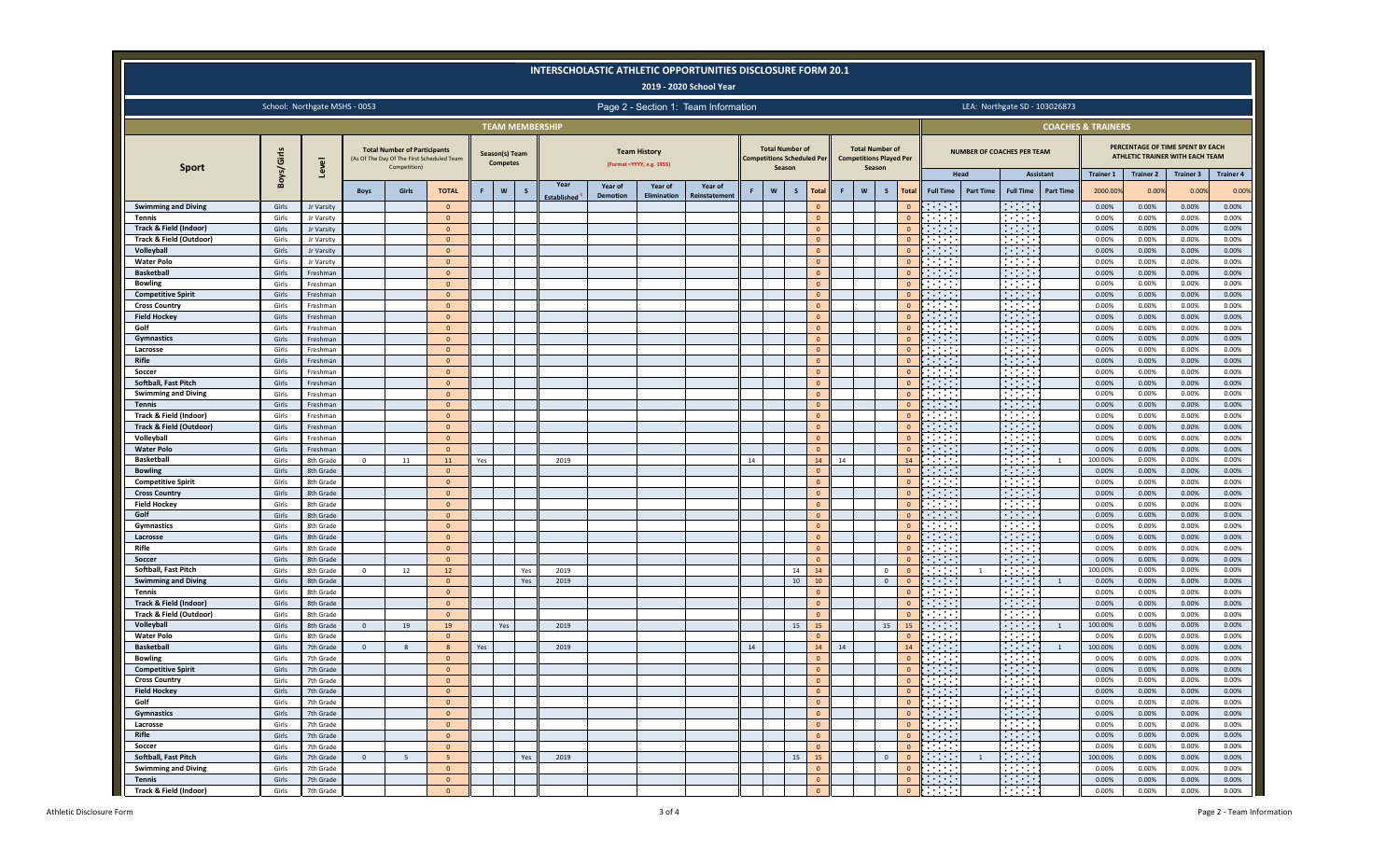|                                                                                                         |       |                               |      |                                                                                                   |              |                                   |                                  |                            |                                                  | INTERSCHOLASTIC ATHLETIC OPPORTUNITIES DISCLOSURE FORM 20.1<br>2019 - 2020 School Year |                                  |                                   |          |   |                                                                    |                |                               |                                           |                         |                               |                               |                  |                                                                                         |                  |
|---------------------------------------------------------------------------------------------------------|-------|-------------------------------|------|---------------------------------------------------------------------------------------------------|--------------|-----------------------------------|----------------------------------|----------------------------|--------------------------------------------------|----------------------------------------------------------------------------------------|----------------------------------|-----------------------------------|----------|---|--------------------------------------------------------------------|----------------|-------------------------------|-------------------------------------------|-------------------------|-------------------------------|-------------------------------|------------------|-----------------------------------------------------------------------------------------|------------------|
|                                                                                                         |       | School: Northgate MSHS - 0053 |      |                                                                                                   |              |                                   |                                  |                            |                                                  | Page 2 - Section 1: Team Information                                                   |                                  |                                   |          |   |                                                                    |                |                               |                                           |                         | LEA: Northgate SD - 103026873 |                               |                  |                                                                                         |                  |
|                                                                                                         |       |                               |      |                                                                                                   |              |                                   | <b>TEAM MEMBERSHIP</b>           |                            |                                                  |                                                                                        |                                  |                                   |          |   |                                                                    |                |                               |                                           |                         |                               | <b>COACHES &amp; TRAINERS</b> |                  |                                                                                         |                  |
| Sport                                                                                                   | Ë     | $\overline{a}$                |      | <b>Total Number of Participants</b><br>(As Of The Day Of The First Scheduled Team<br>Competition) |              | Season(s) Team<br><b>Competes</b> |                                  |                            | <b>Team History</b><br>(Format =YYYY, e.g. 1955) |                                                                                        | <b>Total Number of</b><br>Season | <b>Competitions Scheduled Per</b> |          |   | <b>Total Number of</b><br><b>Competitions Played Per</b><br>Season |                |                               | <b>NUMBER OF COACHES PER TEAM</b><br>Head |                         | Assistant                     | <b>Trainer 1</b>              | <b>Trainer 2</b> | PERCENTAGE OF TIME SPENT BY EACH<br>ATHLETIC TRAINER WITH EACH TEAM<br><b>Trainer 3</b> | <b>Trainer 4</b> |
|                                                                                                         | န္တ   |                               | Boys | Girls                                                                                             | <b>TOTAL</b> | W<br>-S                           | Year<br>Established <sup>1</sup> | Year of<br><b>Demotion</b> | Year of<br>Elimination                           | Year of<br>Reinstatement                                                               | W                                | $\mathsf{s}$<br>Total             | <b>F</b> | W |                                                                    |                | Total Full Time               | Part Time                                 | <b>Full Time</b>        | <b>Part Time</b>              | 2000.00%                      | 0.00%            | 0.00%                                                                                   | 0.00%            |
| Track & Field (Outdoor)                                                                                 | Girls | 7th Grade                     |      |                                                                                                   |              |                                   |                                  |                            |                                                  |                                                                                        |                                  |                                   |          |   |                                                                    | $\Omega$       | $\mathbb{R}$ and $\mathbb{R}$ |                                           | <b>Contract</b>         |                               | 100.00%                       | 0.00%            | 0.00%                                                                                   | 0.00%            |
| Volleyball                                                                                              | Girls | 7th Grade                     |      |                                                                                                   |              | Yes                               | 2019                             |                            |                                                  |                                                                                        |                                  |                                   |          |   |                                                                    | $\overline{0}$ | <b>The Common</b>             |                                           | <b>Contract</b><br>____ |                               | 0.00%                         | 0.00%            | 0.00%                                                                                   | 0.00%            |
| <b>Water Polo</b>                                                                                       | Girls | 7th Grade                     |      |                                                                                                   |              |                                   |                                  |                            |                                                  |                                                                                        |                                  |                                   |          |   |                                                                    | $\Omega$       | di serial                     |                                           | Parties in              |                               | 0.00%                         | 0.00%            | 0.00%                                                                                   | 0.00%            |
| <sup>1</sup> For initial submission and for interscholastic athletic teams that were newly established. |       |                               |      |                                                                                                   |              |                                   |                                  |                            |                                                  |                                                                                        |                                  |                                   |          |   |                                                                    |                |                               |                                           |                         |                               |                               |                  |                                                                                         |                  |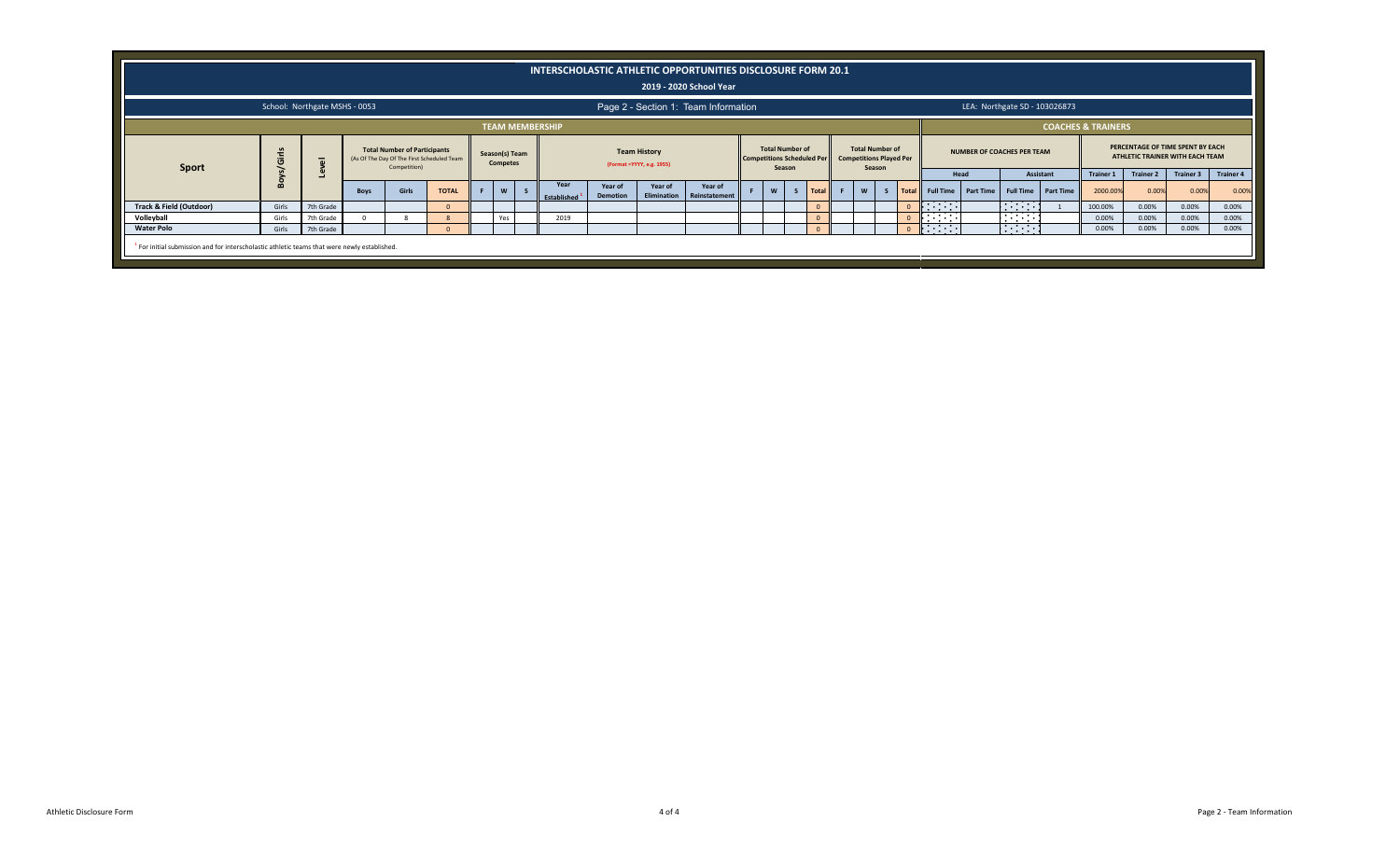|                                                              |              |                          |                           |                     |          |                           | INTERSCHOLASTIC ATHLETIC OPPORTUNITIES DISCLOSURE FORM 20.1 | 2019 - 2020 School Year                    |                |                                                            |                                                                                    |                                                                                    |                                           |
|--------------------------------------------------------------|--------------|--------------------------|---------------------------|---------------------|----------|---------------------------|-------------------------------------------------------------|--------------------------------------------|----------------|------------------------------------------------------------|------------------------------------------------------------------------------------|------------------------------------------------------------------------------------|-------------------------------------------|
| School: Northgate MSHS - 0053                                |              |                          |                           |                     |          |                           | Page 3 - Section 1: Financial Information                   |                                            |                |                                                            |                                                                                    | LEA: Northgate SD - 103026873                                                      |                                           |
|                                                              |              |                          |                           |                     |          |                           |                                                             | <b>ATHLETIC EXPENDITURES</b>               |                |                                                            |                                                                                    |                                                                                    |                                           |
|                                                              |              |                          |                           |                     |          |                           |                                                             | SCHOOL'S ANNUAL EXPENDITURES FOR EACH TEAM |                |                                                            |                                                                                    | NON-SCHOOL (BOOSTER CLUBS, ALUMNI & OTHER<br>NON-SCHOOL) CONTRIBUTIONS & PURCHASES |                                           |
| Team                                                         | Boys/Girls   | Level                    | Scho<br>Annual:<br>Expend | Travel <sup>1</sup> | Uniforms | Supplies and<br>Equipment | <b>Facilities</b> <sup>4</sup>                              | Other                                      |                | <b>Coaching Staff Compensation</b><br>per Sport per Season | <b>Total Compensation</b><br><b>For All Athletic</b><br>rainers Per Acaden<br>Year | List total value of contributions<br>per team                                      | List total value of purchases<br>per team |
|                                                              |              |                          | <b>Totals</b>             | \$0.00              | \$0.00   | \$0.00                    | \$0.00                                                      | \$0.00                                     | Fall<br>\$0.00 | Winter<br>\$0.00                                           | Spring<br>\$0.00<br>\$0.00                                                         | \$0.00                                                                             | \$0.00                                    |
| Baseball                                                     | Boys         | Varsity                  | \$0.00                    |                     |          |                           |                                                             |                                            |                |                                                            |                                                                                    | \$0.00                                                                             | \$0.00                                    |
| <b>Basketball</b><br><b>Bowling</b>                          | Boys<br>Boys | Varsity<br>Varsity       | \$0.00<br>\$0.00          |                     |          |                           |                                                             |                                            |                |                                                            |                                                                                    | \$0.00<br>\$0.00                                                                   | \$0.00<br>\$0.00                          |
| <b>Cross Country</b>                                         | Boys         | Varsity                  | \$0.00                    |                     |          |                           |                                                             |                                            |                |                                                            |                                                                                    | \$0.00                                                                             | \$0.00                                    |
| Football<br>Golf                                             | Boys<br>Boys | Varsity<br>Varsity       | \$0.00<br>\$0.00          |                     |          |                           |                                                             |                                            |                |                                                            |                                                                                    | \$0.00<br>\$0.00                                                                   | \$0.00<br>\$0.00                          |
| Lacrosse                                                     | Boys         | Varsity                  | \$0.00                    |                     |          |                           |                                                             |                                            |                |                                                            |                                                                                    | \$0.00                                                                             | \$0.00                                    |
| Rifle<br>Soccer                                              | Boys<br>Boys | Varsity<br>Varsity       | \$0.00<br>\$0.00          |                     |          |                           |                                                             |                                            |                |                                                            |                                                                                    | \$0.00<br>\$0.00                                                                   | \$0.00<br>\$0.00                          |
| <b>Swimming and Diving</b>                                   | Boys         | Varsity                  | \$0.00                    |                     |          |                           |                                                             |                                            |                |                                                            |                                                                                    | \$0.00                                                                             | \$0.00                                    |
| Tennis                                                       | Boys         | Varsity                  | \$0.00<br>\$0.00          |                     |          |                           |                                                             |                                            |                |                                                            |                                                                                    | \$0.00<br>\$0.00                                                                   | \$0.00                                    |
| Track & Field (Indoor)<br><b>Track &amp; Field (Outdoor)</b> | Boys<br>Boys | Varsity<br>Varsity       | \$0.00                    |                     |          |                           |                                                             |                                            |                |                                                            |                                                                                    | \$0.00                                                                             | \$0.00<br>\$0.00                          |
| Volleyball                                                   | Boys         | Varsity                  | \$0.00                    |                     |          |                           |                                                             |                                            |                |                                                            |                                                                                    | \$0.00                                                                             | \$0.00                                    |
| <b>Water Polo</b><br>Wrestling                               | Boys<br>Boys | Varsity<br>Varsity       | \$0.00<br>\$0.00          |                     |          |                           |                                                             |                                            |                |                                                            |                                                                                    | \$0.00<br>\$0.00                                                                   | \$0.00<br>\$0.00                          |
| <b>Baseball</b>                                              | Boys         | Jr Varsity               | \$0.00                    |                     |          |                           |                                                             |                                            |                |                                                            |                                                                                    | \$0.00                                                                             | \$0.00                                    |
| <b>Basketball</b><br><b>Bowling</b>                          | Boys<br>Boys | Jr Varsity<br>Jr Varsity | \$0.00<br>\$0.00          |                     |          |                           |                                                             |                                            |                |                                                            |                                                                                    | \$0.00<br>\$0.00                                                                   | \$0.00<br>\$0.00                          |
| <b>Cross Country</b>                                         | Boys         | Jr Varsity               | \$0.00                    |                     |          |                           |                                                             |                                            |                |                                                            |                                                                                    | \$0.00                                                                             | \$0.00                                    |
| Football<br>Golf                                             | Boys<br>Boys | Jr Varsity<br>Jr Varsity | \$0.00<br>\$0.00          |                     |          |                           |                                                             |                                            |                |                                                            |                                                                                    | \$0.00<br>\$0.00                                                                   | \$0.00<br>\$0.00                          |
| Lacrosse                                                     | Boys         | Jr Varsity               | \$0.00                    |                     |          |                           |                                                             |                                            |                |                                                            |                                                                                    | \$0.00                                                                             | \$0.00                                    |
| Rifle                                                        | Boys         | Jr Varsity               | \$0.00                    |                     |          |                           |                                                             |                                            |                |                                                            |                                                                                    | \$0.00                                                                             | \$0.00<br>\$0.00                          |
| Soccer<br><b>Swimming and Diving</b>                         | Boys<br>Boys | Jr Varsity<br>Jr Varsity | \$0.00<br>\$0.00          |                     |          |                           |                                                             |                                            |                |                                                            |                                                                                    | \$0.00<br>\$0.00                                                                   | \$0.00                                    |
| <b>Tennis</b>                                                | Boys         | Jr Varsity               | \$0.00                    |                     |          |                           |                                                             |                                            |                |                                                            |                                                                                    | \$0.00                                                                             | \$0.00                                    |
| Track & Field (Indoor)<br>Track & Field (Outdoor)            | Boys<br>Boys | Jr Varsity<br>Jr Varsity | \$0.00<br>\$0.00          |                     |          |                           |                                                             |                                            |                |                                                            |                                                                                    | \$0.00<br>\$0.00                                                                   | \$0.00<br>\$0.00                          |
| Volleyball                                                   | Boys         | Jr Varsity               | \$0.00                    |                     |          |                           |                                                             |                                            |                |                                                            |                                                                                    | \$0.00                                                                             | \$0.00                                    |
| <b>Water Polo</b><br>Wrestling                               | Boys<br>Boys | Jr Varsity<br>Jr Varsity | 50.00<br>\$0.00           |                     |          |                           |                                                             |                                            |                |                                                            |                                                                                    | 50.00<br>\$0.00                                                                    | 50.00<br>\$0.00                           |
| <b>Baseball</b>                                              | Boys         | Freshman                 | \$0.00                    |                     |          |                           |                                                             |                                            |                |                                                            |                                                                                    | \$0.00                                                                             | \$0.00                                    |
| <b>Basketball</b><br><b>Bowling</b>                          | Boys<br>Boys | Freshman<br>Ereshman     | \$0.00<br>\$0.00          |                     |          |                           |                                                             |                                            |                |                                                            |                                                                                    | \$0.00<br>\$0.00                                                                   | \$0.00<br>\$0.00                          |
| <b>Cross Country</b>                                         | Boys         | Freshman                 | \$0.00                    |                     |          |                           |                                                             |                                            |                |                                                            |                                                                                    | \$0.00                                                                             | \$0.00                                    |
| Football<br>Golf                                             | Boys         | Freshman<br>Freshman     | \$0.00<br>\$0.00          |                     |          |                           |                                                             |                                            |                |                                                            |                                                                                    | \$0.00<br>\$0.00                                                                   | \$0.00<br>\$0.00                          |
| Lacrosse                                                     | Boys<br>Boys | Freshman                 | \$0.00                    |                     |          |                           |                                                             |                                            |                |                                                            |                                                                                    | \$0.00                                                                             | \$0.00                                    |
| Rifle                                                        | Boys         | Freshman                 | \$0.00                    |                     |          |                           |                                                             |                                            |                |                                                            |                                                                                    | \$0.00                                                                             | \$0.00                                    |
| Soccer<br><b>Swimming and Diving</b>                         | Boys<br>Boys | Freshman<br>Freshman     | \$0.00<br>50.00           |                     |          |                           |                                                             |                                            |                |                                                            |                                                                                    | \$0.00<br>50.00                                                                    | \$0.00<br>\$0.00                          |
| Tennis                                                       | Boys         | Freshman                 | \$0.00                    |                     |          |                           |                                                             |                                            |                |                                                            |                                                                                    | \$0.00                                                                             | \$0.00                                    |
| Track & Field (Indoor)<br>Track & Field (Outdoor)            | Boys<br>Boys | Freshman<br>Freshman     | \$0.00<br>\$0.00          |                     |          |                           |                                                             |                                            |                |                                                            |                                                                                    | \$0.00<br>\$0.00                                                                   | \$0.00<br>\$0.00                          |
| Volleyball                                                   | Boys         | Freshman                 | \$0.00                    |                     |          |                           |                                                             |                                            |                |                                                            |                                                                                    | \$0.00                                                                             | \$0.00                                    |
| <b>Water Polo</b><br>Wrestling                               | Boys<br>Boys | Freshman<br>Freshman     | \$0.00<br>\$0.00          |                     |          |                           |                                                             |                                            |                |                                                            |                                                                                    | \$0.00<br>\$0.00                                                                   | \$0.00<br>\$0.00                          |
| <b>Baseball</b>                                              | Boys         | 8th Grade                | 50.00                     |                     |          |                           |                                                             |                                            |                |                                                            |                                                                                    | \$0.00                                                                             | \$0.00                                    |
| <b>Basketball</b><br><b>Bowling</b>                          | Boys<br>Boys | 8th Grade<br>8th Grade   | \$0.00<br>\$0.00          |                     |          |                           |                                                             |                                            |                |                                                            |                                                                                    | \$0.00<br>\$0.00                                                                   | \$0.00<br>\$0.00                          |
| <b>Cross Country</b>                                         | Boys         | 8th Grade                | \$0.00                    |                     |          |                           |                                                             |                                            |                |                                                            |                                                                                    | \$0.00                                                                             | \$0.00                                    |
| Football<br>Golf                                             | Boys<br>Boys | 8th Grade<br>8th Grade   | \$0.00<br>\$0.00          |                     |          |                           |                                                             |                                            |                |                                                            |                                                                                    | \$0.00<br>\$0.00                                                                   | \$0.00<br>\$0.00                          |
| Lacrosse                                                     | Boys         | 8th Grade                | \$0.00                    |                     |          |                           |                                                             |                                            |                |                                                            |                                                                                    | \$0.00                                                                             | \$0.00                                    |
| Rifle<br>Soccer                                              | Boys         | 8th Grade<br>8th Grade   | \$0.00<br>\$0.00          |                     |          |                           |                                                             |                                            |                |                                                            |                                                                                    | \$0.00<br>\$0.00                                                                   | \$0.00<br>\$0.00                          |
| <b>Swimming and Diving</b>                                   | Boys<br>Boys | 8th Grade                | \$0.00                    |                     |          |                           |                                                             |                                            |                |                                                            |                                                                                    | \$0.00                                                                             | \$0.00                                    |
| Tennis<br>Track & Field (Indoor)                             | Boys         | 8th Grade                | \$0.00<br>\$0.00          |                     |          |                           |                                                             |                                            |                |                                                            |                                                                                    | \$0.00                                                                             | \$0.00                                    |
| <b>Track &amp; Field (Outdoor)</b>                           | Boys<br>Boys | 8th Grade<br>8th Grade   | \$0.00                    |                     |          |                           |                                                             |                                            |                |                                                            |                                                                                    | \$0.00<br>50.00                                                                    | \$0.00<br>50.00                           |
| Volleyball                                                   | Boys         | 8th Grade                | \$0.00                    |                     |          |                           |                                                             |                                            |                |                                                            |                                                                                    | \$0.00                                                                             | \$0.00                                    |
| <b>Water Polo</b>                                            | Boys         | 8th Grade                | \$0.00                    |                     |          |                           |                                                             |                                            |                |                                                            |                                                                                    | \$0.00                                                                             | \$0.00                                    |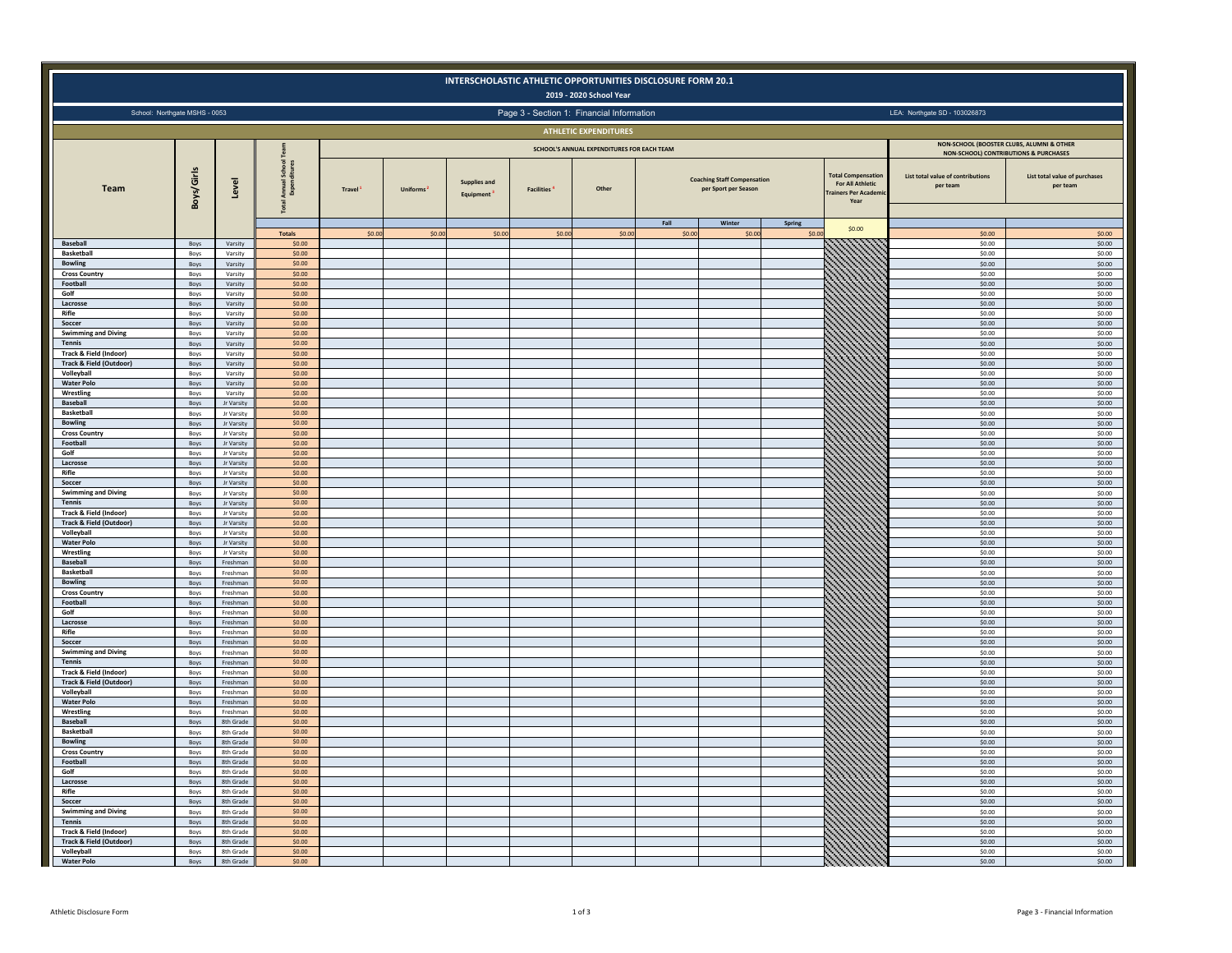|                                                              |                |                          |                                          |                     |                 | INTERSCHOLASTIC ATHLETIC OPPORTUNITIES DISCLOSURE FORM 20.1 |                   | 2019 - 2020 School Year                    |               |                                                            |                 |                                                                                           |                                                                                    |                                           |
|--------------------------------------------------------------|----------------|--------------------------|------------------------------------------|---------------------|-----------------|-------------------------------------------------------------|-------------------|--------------------------------------------|---------------|------------------------------------------------------------|-----------------|-------------------------------------------------------------------------------------------|------------------------------------------------------------------------------------|-------------------------------------------|
| School: Northgate MSHS - 0053                                |                |                          |                                          |                     |                 |                                                             |                   | Page 3 - Section 1: Financial Information  |               |                                                            |                 |                                                                                           | LEA: Northgate SD - 103026873                                                      |                                           |
|                                                              |                |                          |                                          |                     |                 |                                                             |                   | <b>ATHLETIC EXPENDITURES</b>               |               |                                                            |                 |                                                                                           |                                                                                    |                                           |
|                                                              |                |                          |                                          |                     |                 |                                                             |                   | SCHOOL'S ANNUAL EXPENDITURES FOR EACH TEAM |               |                                                            |                 |                                                                                           | NON-SCHOOL (BOOSTER CLUBS, ALUMNI & OTHER<br>NON-SCHOOL) CONTRIBUTIONS & PURCHASES |                                           |
| Team                                                         | Boys/Girls     | Level                    | School<br>Annual<br>Expen<br><b>Tota</b> | Travel <sup>1</sup> | <b>Uniforms</b> | <b>Supplies and</b><br>Equipment                            | <b>Facilities</b> | Other                                      |               | <b>Coaching Staff Compensation</b><br>per Sport per Season |                 | <b>Total Compensatio</b><br><b>For All Athletic</b><br><b>Trainers Per Acader</b><br>Year | List total value of contributions<br>per team                                      | List total value of purchases<br>per team |
|                                                              |                |                          | <b>Totals</b>                            | \$0.00              | 50.00           | 50.00                                                       | \$0.00            | 50.00                                      | Fall<br>50.00 | Winter<br>\$0.00                                           | Spring<br>50.00 | \$0.00                                                                                    | 50.00                                                                              | \$0.00                                    |
| Wrestling                                                    | Boys           | 8th Grade                | \$0.00                                   |                     |                 |                                                             |                   |                                            |               |                                                            |                 |                                                                                           | 50.00                                                                              | 50.00                                     |
| Baseball<br><b>Basketball</b>                                | Boys<br>Boys   | 7th Grade<br>7th Grade   | \$0.00<br>\$0.00                         |                     |                 |                                                             |                   |                                            |               |                                                            |                 |                                                                                           | \$0.00<br>\$0.00                                                                   | \$0.00<br>\$0.00                          |
| <b>Bowling</b>                                               | Boys           | 7th Grade                | \$0.00                                   |                     |                 |                                                             |                   |                                            |               |                                                            |                 |                                                                                           | \$0.00                                                                             | \$0.00                                    |
| <b>Cross Country</b>                                         | Boys           | 7th Grade                | \$0.00                                   |                     |                 |                                                             |                   |                                            |               |                                                            |                 |                                                                                           | \$0.00                                                                             | \$0.00                                    |
| Football<br>Golf                                             | Boys<br>Boys   | 7th Grade<br>7th Grade   | \$0.00<br>\$0.00                         |                     |                 |                                                             |                   |                                            |               |                                                            |                 |                                                                                           | \$0.00<br>\$0.00                                                                   | \$0.00<br>\$0.00                          |
| Lacrosse                                                     | Boys           | 7th Grade                | \$0.00                                   |                     |                 |                                                             |                   |                                            |               |                                                            |                 |                                                                                           | \$0.00                                                                             | \$0.00                                    |
| Rifle<br>Soccer                                              | Boys           | 7th Grade<br>7th Grade   | \$0.00                                   |                     |                 |                                                             |                   |                                            |               |                                                            |                 |                                                                                           | \$0.00<br>\$0.00                                                                   | \$0.00<br>\$0.00                          |
| <b>Swimming and Diving</b>                                   | Boys<br>Boys   | 7th Grade                | \$0.00<br>\$0.00                         |                     |                 |                                                             |                   |                                            |               |                                                            |                 |                                                                                           | \$0.00                                                                             | \$0.00                                    |
| Tennis                                                       | Boys           | 7th Grade                | \$0.00                                   |                     |                 |                                                             |                   |                                            |               |                                                            |                 |                                                                                           | \$0.00                                                                             | \$0.00                                    |
| Track & Field (Indoor)<br><b>Track &amp; Field (Outdoor)</b> | Boys<br>Boys   | 7th Grade<br>7th Grade   | \$0.00<br>50.00                          |                     |                 |                                                             |                   |                                            |               |                                                            |                 |                                                                                           | \$0.00<br>\$0.00                                                                   | \$0.00<br>\$0.00                          |
| Volleyball                                                   | Boys           | 7th Grade                | \$0.00                                   |                     |                 |                                                             |                   |                                            |               |                                                            |                 |                                                                                           | \$0.00                                                                             | \$0.00                                    |
| <b>Water Polo</b>                                            | Boys           | 7th Grade                | \$0.00                                   |                     |                 |                                                             |                   |                                            |               |                                                            |                 |                                                                                           | \$0.00                                                                             | \$0.00                                    |
| Wrestling<br><b>Basketball</b>                               | Boys<br>Girls  | 7th Grade<br>Varsity     | \$0.00<br>\$0.00                         |                     |                 |                                                             |                   |                                            |               |                                                            |                 |                                                                                           | \$0.00<br>\$0.00                                                                   | \$0.00<br>50.00                           |
| <b>Bowling</b>                                               | Girls          | Varsity                  | \$0.00                                   |                     |                 |                                                             |                   |                                            |               |                                                            |                 |                                                                                           | \$0.00                                                                             | \$0.00                                    |
| <b>Competitive Spirit</b>                                    | Girls          | Varsity                  | \$0.00                                   |                     |                 |                                                             |                   |                                            |               |                                                            |                 |                                                                                           | \$0.00                                                                             | \$0.00                                    |
| <b>Cross Country</b><br><b>Field Hockey</b>                  | Girls<br>Girls | Varsity<br>Varsity       | \$0.00<br>\$0.00                         |                     |                 |                                                             |                   |                                            |               |                                                            |                 |                                                                                           | \$0.00<br>\$0.00                                                                   | \$0.00<br>\$0.00                          |
| Golf                                                         | Girls          | Varsity                  | \$0.00                                   |                     |                 |                                                             |                   |                                            |               |                                                            |                 |                                                                                           | \$0.00                                                                             | \$0.00                                    |
| Gymnastics                                                   | Girls          | Varsity                  | \$0.00                                   |                     |                 |                                                             |                   |                                            |               |                                                            |                 |                                                                                           | \$0.00                                                                             | \$0.00                                    |
| Lacrosse<br>Rifle                                            | Girls<br>Girls | Varsity<br>Varsity       | \$0.00<br>\$0.00                         |                     |                 |                                                             |                   |                                            |               |                                                            |                 |                                                                                           | \$0.00<br>\$0.00                                                                   | \$0.00<br>\$0.00                          |
| Soccer                                                       | Girls          | Varsity                  | \$0.00                                   |                     |                 |                                                             |                   |                                            |               |                                                            |                 |                                                                                           | \$0.00                                                                             | \$0.00                                    |
| Softball, Fast Pitch                                         | Girls          | Varsity                  | 50.00                                    |                     |                 |                                                             |                   |                                            |               |                                                            |                 |                                                                                           | \$0.00                                                                             | \$0.00                                    |
| <b>Swimming and Diving</b><br>Tennis                         | Girls<br>Girls | Varsity<br>Varsity       | \$0.00<br>\$0.00                         |                     |                 |                                                             |                   |                                            |               |                                                            |                 |                                                                                           | \$0.00<br>\$0.00                                                                   | \$0.00<br>\$0.00                          |
| Track & Field (Indoor)                                       | Girls          | Varsity                  | \$0.00                                   |                     |                 |                                                             |                   |                                            |               |                                                            |                 |                                                                                           | \$0.00                                                                             | \$0.00                                    |
| <b>Track &amp; Field (Outdoor)</b><br>Volleyball             | Girls<br>Girls | Varsity<br>Varsity       | \$0.00<br>\$0.00                         |                     |                 |                                                             |                   |                                            |               |                                                            |                 |                                                                                           | \$0.00<br>\$0.00                                                                   | \$0.00<br>\$0.00                          |
| <b>Water Polo</b>                                            | Girls          | Varsity                  | \$0.00                                   |                     |                 |                                                             |                   |                                            |               |                                                            |                 |                                                                                           | \$0.00                                                                             | \$0.00                                    |
| <b>Basketball</b>                                            | Girls          | Jr Varsity               | \$0.00                                   |                     |                 |                                                             |                   |                                            |               |                                                            |                 |                                                                                           | \$0.00                                                                             | \$0.00                                    |
| <b>Bowling</b><br><b>Competitive Spirit</b>                  | Girls<br>Girls | Jr Varsity<br>Jr Varsity | \$0.00<br>\$0.00                         |                     |                 |                                                             |                   |                                            |               |                                                            |                 |                                                                                           | \$0.00<br>\$0.00                                                                   | \$0.00<br>\$0.00                          |
| <b>Cross Country</b>                                         | Girls          | Jr Varsity               | \$0.00                                   |                     |                 |                                                             |                   |                                            |               |                                                            |                 |                                                                                           | \$0.00                                                                             | \$0.00                                    |
| <b>Field Hockey</b>                                          | Girls          | Jr Varsity               | \$0.00                                   |                     |                 |                                                             |                   |                                            |               |                                                            |                 |                                                                                           | \$0.00                                                                             | \$0.00                                    |
| Golf<br>Gymnastics                                           | Girls<br>Girls | Jr Varsity<br>Jr Varsity | \$0.00<br>\$0.00                         |                     |                 |                                                             |                   |                                            |               |                                                            |                 |                                                                                           | \$0.00<br>\$0.00                                                                   | \$0.00<br>\$0.00                          |
| Lacrosse                                                     | Girls          | Jr Varsity               | \$0.00                                   |                     |                 |                                                             |                   |                                            |               |                                                            |                 |                                                                                           | \$0.00                                                                             | \$0.00                                    |
| Rifle                                                        | Girls          | Jr Varsity               | \$0.00                                   |                     |                 |                                                             |                   |                                            |               |                                                            |                 |                                                                                           | \$0.00                                                                             | \$0.00                                    |
| Soccer<br>Softball, Fast Pitch                               | Girls<br>Girls | Jr Varsity<br>Jr Varsity | \$0.00<br>\$0.00                         |                     |                 |                                                             |                   |                                            |               |                                                            |                 |                                                                                           | \$0.00<br>\$0.00                                                                   | \$0.00<br>\$0.00                          |
| <b>Swimming and Diving</b>                                   | Girls          | Jr Varsity               | \$0.00                                   |                     |                 |                                                             |                   |                                            |               |                                                            |                 |                                                                                           | \$0.00                                                                             | \$0.00                                    |
| Tennis                                                       | Girls          | Jr Varsity               | \$0.00                                   |                     |                 |                                                             |                   |                                            |               |                                                            |                 |                                                                                           | \$0.00                                                                             | \$0.00                                    |
| Track & Field (Indoor)<br>Track & Field (Outdoor)            | Girls<br>Girls | Jr Varsity<br>Ir Varsity | \$0.00<br>\$0.00                         |                     |                 |                                                             |                   |                                            |               |                                                            |                 |                                                                                           | \$0.00<br>50.00                                                                    | \$0.00<br>\$0.00                          |
| Volleyball                                                   | Girls          | Jr Varsity               | \$0.00                                   |                     |                 |                                                             |                   |                                            |               |                                                            |                 |                                                                                           | \$0.00                                                                             | \$0.00                                    |
| <b>Water Polo</b>                                            | Girls          | Jr Varsity               | \$0.00                                   |                     |                 |                                                             |                   |                                            |               |                                                            |                 |                                                                                           | \$0.00                                                                             | \$0.00                                    |
| Basketball<br><b>Bowling</b>                                 | Girls<br>Girls | Freshman<br>Freshman     | \$0.00<br>\$0.00                         |                     |                 |                                                             |                   |                                            |               |                                                            |                 |                                                                                           | \$0.00<br>\$0.00                                                                   | \$0.00<br>\$0.00                          |
| <b>Competitive Spirit</b>                                    | Girls          | Freshman                 | \$0.00                                   |                     |                 |                                                             |                   |                                            |               |                                                            |                 |                                                                                           | \$0.00                                                                             | \$0.00                                    |
| <b>Cross Country</b>                                         | Girls          | Freshman                 | \$0.00                                   |                     |                 |                                                             |                   |                                            |               |                                                            |                 |                                                                                           | \$0.00                                                                             | \$0.00                                    |
| <b>Field Hockey</b><br>Golf                                  | Girls<br>Girls | Freshman<br>Freshman     | \$0.00<br>\$0.00                         |                     |                 |                                                             |                   |                                            |               |                                                            |                 |                                                                                           | \$0.00<br>\$0.00                                                                   | \$0.00<br>\$0.00                          |
| Gymnastics                                                   | Girls          | Freshman                 | \$0.00                                   |                     |                 |                                                             |                   |                                            |               |                                                            |                 |                                                                                           | \$0.00                                                                             | \$0.00                                    |
| Lacrosse                                                     | Girls          | Freshman                 | \$0.00                                   |                     |                 |                                                             |                   |                                            |               |                                                            |                 |                                                                                           | \$0.00                                                                             | \$0.00                                    |
| Rifle<br>Soccer                                              | Girls<br>Girls | Freshman<br>Freshman     | \$0.00<br>\$0.00                         |                     |                 |                                                             |                   |                                            |               |                                                            |                 |                                                                                           | \$0.00<br>\$0.00                                                                   | \$0.00<br>\$0.00                          |
| Softball, Fast Pitch                                         | Girls          | Freshman                 | \$0.00                                   |                     |                 |                                                             |                   |                                            |               |                                                            |                 |                                                                                           | \$0.00                                                                             | \$0.00                                    |
| <b>Swimming and Diving</b>                                   | Girls          | Freshman                 | 50.00                                    |                     |                 |                                                             |                   |                                            |               |                                                            |                 |                                                                                           | \$0.00                                                                             | 50.00                                     |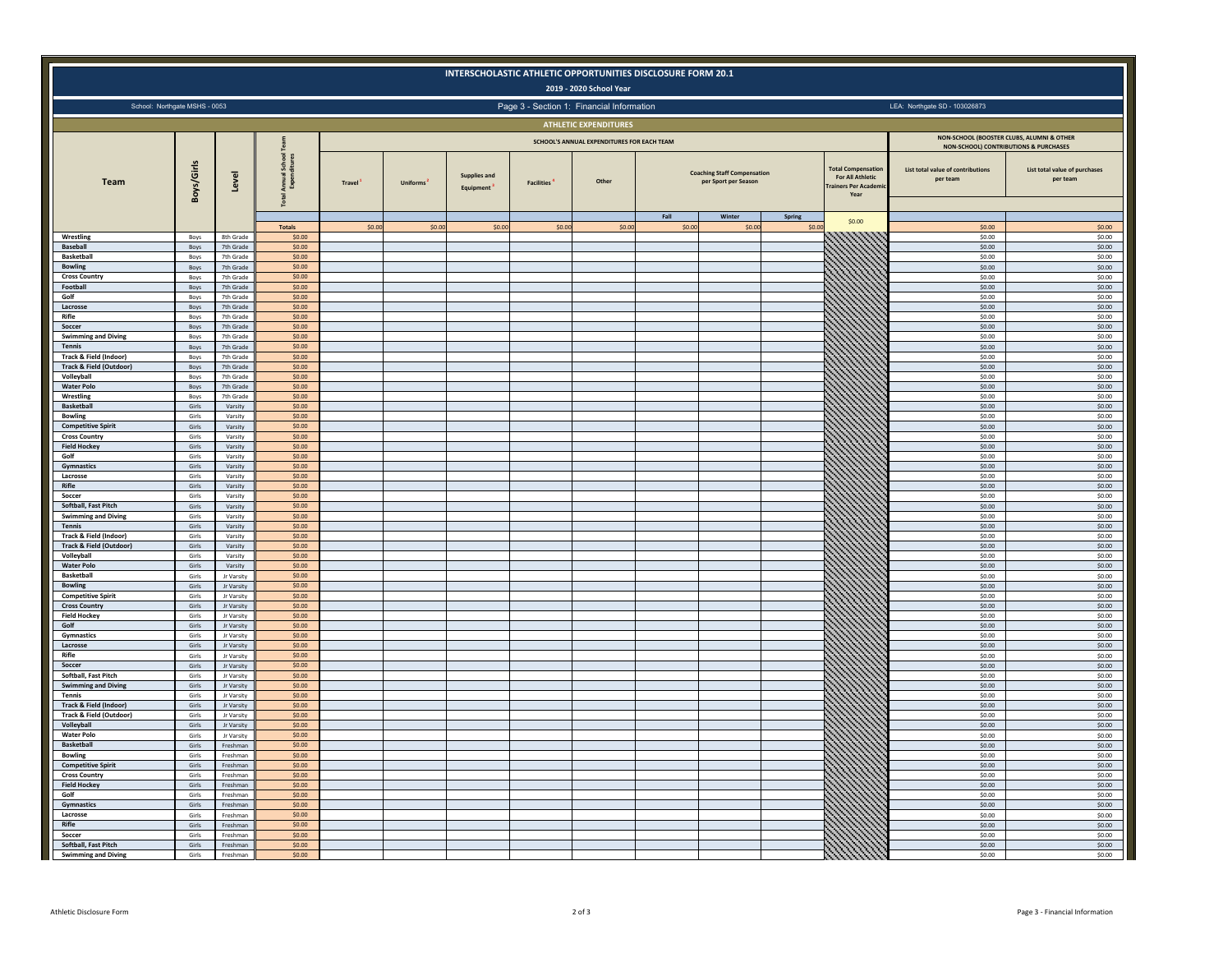|                                                                                                                                                                                                                                                                                                                                                                                                                                                                                                                                                                             |                |                        |                            |        |                 |                           |                   | INTERSCHOLASTIC ATHLETIC OPPORTUNITIES DISCLOSURE FORM 20.1<br>2019 - 2020 School Year |                |                                                            |                  |                                                                                            |                                                                                               |                                           |
|-----------------------------------------------------------------------------------------------------------------------------------------------------------------------------------------------------------------------------------------------------------------------------------------------------------------------------------------------------------------------------------------------------------------------------------------------------------------------------------------------------------------------------------------------------------------------------|----------------|------------------------|----------------------------|--------|-----------------|---------------------------|-------------------|----------------------------------------------------------------------------------------|----------------|------------------------------------------------------------|------------------|--------------------------------------------------------------------------------------------|-----------------------------------------------------------------------------------------------|-------------------------------------------|
| School: Northgate MSHS - 0053                                                                                                                                                                                                                                                                                                                                                                                                                                                                                                                                               |                |                        |                            |        |                 |                           |                   | Page 3 - Section 1: Financial Information                                              |                |                                                            |                  |                                                                                            | LEA: Northgate SD - 103026873                                                                 |                                           |
|                                                                                                                                                                                                                                                                                                                                                                                                                                                                                                                                                                             |                |                        |                            |        |                 |                           |                   | <b>ATHLETIC EXPENDITURES</b>                                                           |                |                                                            |                  |                                                                                            |                                                                                               |                                           |
|                                                                                                                                                                                                                                                                                                                                                                                                                                                                                                                                                                             |                |                        |                            |        |                 |                           |                   | SCHOOL'S ANNUAL EXPENDITURES FOR EACH TEAM                                             |                |                                                            |                  |                                                                                            | NON-SCHOOL (BOOSTER CLUBS, ALUMNI & OTHER<br><b>NON-SCHOOL) CONTRIBUTIONS &amp; PURCHASES</b> |                                           |
| Team                                                                                                                                                                                                                                                                                                                                                                                                                                                                                                                                                                        | Boys/Girls     | Level                  | School<br>Annual<br>Expenc | Travel | <b>Uniforms</b> | Supplies and<br>Equipment | <b>Facilities</b> | Other                                                                                  |                | <b>Coaching Staff Compensation</b><br>per Sport per Season |                  | <b>Total Compensation</b><br><b>For All Athletic</b><br><b>Trainers Per Academ</b><br>Year | List total value of contributions<br>per team                                                 | List total value of purchases<br>per team |
|                                                                                                                                                                                                                                                                                                                                                                                                                                                                                                                                                                             |                |                        | <b>Totals</b>              | \$0.00 | \$0.00          | \$0.00                    | \$0.00            | \$0.00                                                                                 | Fall<br>\$0.00 | Winter<br>\$0.00                                           | Spring<br>\$0.00 | \$0.00                                                                                     | \$0.00                                                                                        | \$0.00                                    |
| Tennis                                                                                                                                                                                                                                                                                                                                                                                                                                                                                                                                                                      | Girls          | Freshman               | \$0.00                     |        |                 |                           |                   |                                                                                        |                |                                                            |                  |                                                                                            | \$0.00                                                                                        | \$0.00                                    |
| Track & Field (Indoor)                                                                                                                                                                                                                                                                                                                                                                                                                                                                                                                                                      | Girls          | Freshman               | \$0.00                     |        |                 |                           |                   |                                                                                        |                |                                                            |                  |                                                                                            | \$0.00                                                                                        | \$0.00                                    |
| <b>Track &amp; Field (Outdoor)</b>                                                                                                                                                                                                                                                                                                                                                                                                                                                                                                                                          | Girls          | Freshman               | \$0.00                     |        |                 |                           |                   |                                                                                        |                |                                                            |                  |                                                                                            | \$0.00                                                                                        | \$0.00                                    |
| Volleyball                                                                                                                                                                                                                                                                                                                                                                                                                                                                                                                                                                  | Girls          | Freshman               | \$0.00                     |        |                 |                           |                   |                                                                                        |                |                                                            |                  |                                                                                            | \$0.00                                                                                        | \$0.00                                    |
| <b>Water Polo</b><br><b>Basketball</b>                                                                                                                                                                                                                                                                                                                                                                                                                                                                                                                                      | Girls<br>Girls | Freshman<br>8th Grade  | \$0.00<br>\$0.00           |        |                 |                           |                   |                                                                                        |                |                                                            |                  |                                                                                            | \$0.00<br>\$0.00                                                                              | \$0.00<br>\$0.00                          |
| <b>Bowling</b>                                                                                                                                                                                                                                                                                                                                                                                                                                                                                                                                                              | Girls          | 8th Grade              | \$0.00                     |        |                 |                           |                   |                                                                                        |                |                                                            |                  |                                                                                            | \$0.00                                                                                        | \$0.00                                    |
| <b>Competitive Spirit</b>                                                                                                                                                                                                                                                                                                                                                                                                                                                                                                                                                   | Girls          | 8th Grade              | \$0.00                     |        |                 |                           |                   |                                                                                        |                |                                                            |                  |                                                                                            | \$0.00                                                                                        | \$0.00                                    |
| <b>Cross Country</b>                                                                                                                                                                                                                                                                                                                                                                                                                                                                                                                                                        | Girls          | 8th Grade              | \$0.00                     |        |                 |                           |                   |                                                                                        |                |                                                            |                  |                                                                                            | \$0.00                                                                                        | \$0.00                                    |
| <b>Field Hockey</b>                                                                                                                                                                                                                                                                                                                                                                                                                                                                                                                                                         | Girls          | 8th Grade              | \$0.00                     |        |                 |                           |                   |                                                                                        |                |                                                            |                  |                                                                                            | \$0.00                                                                                        | \$0.00                                    |
| Golf                                                                                                                                                                                                                                                                                                                                                                                                                                                                                                                                                                        | Girls          | 8th Grade              | \$0.00<br>\$0.00           |        |                 |                           |                   |                                                                                        |                |                                                            |                  |                                                                                            | \$0.00                                                                                        | \$0.00                                    |
| Gymnastics<br>Lacrosse                                                                                                                                                                                                                                                                                                                                                                                                                                                                                                                                                      | Girls<br>Girls | 8th Grade<br>8th Grade | \$0.00                     |        |                 |                           |                   |                                                                                        |                |                                                            |                  |                                                                                            | \$0.00<br>\$0.00                                                                              | \$0.00<br>\$0.00                          |
| Rifle                                                                                                                                                                                                                                                                                                                                                                                                                                                                                                                                                                       | Girls          | 8th Grade              | \$0.00                     |        |                 |                           |                   |                                                                                        |                |                                                            |                  |                                                                                            | \$0.00                                                                                        | \$0.00                                    |
| Soccer                                                                                                                                                                                                                                                                                                                                                                                                                                                                                                                                                                      | Girls          | 8th Grade              | \$0.00                     |        |                 |                           |                   |                                                                                        |                |                                                            |                  |                                                                                            | \$0.00                                                                                        | \$0.00                                    |
| Softball, Fast Pitch                                                                                                                                                                                                                                                                                                                                                                                                                                                                                                                                                        | Girls          | 8th Grade              | \$0.00                     |        |                 |                           |                   |                                                                                        |                |                                                            |                  |                                                                                            | \$0.00                                                                                        | \$0.00                                    |
| <b>Swimming and Diving</b>                                                                                                                                                                                                                                                                                                                                                                                                                                                                                                                                                  | Girls          | 8th Grade              | \$0.00                     |        |                 |                           |                   |                                                                                        |                |                                                            |                  |                                                                                            | \$0.00                                                                                        | \$0.00                                    |
| Tennis                                                                                                                                                                                                                                                                                                                                                                                                                                                                                                                                                                      | Girls          | 8th Grade              | \$0.00                     |        |                 |                           |                   |                                                                                        |                |                                                            |                  |                                                                                            | \$0.00                                                                                        | \$0.00                                    |
| Track & Field (Indoor)<br><b>Track &amp; Field (Outdoor)</b>                                                                                                                                                                                                                                                                                                                                                                                                                                                                                                                | Girls<br>Girls | 8th Grade<br>8th Grade | \$0.00<br>\$0.00           |        |                 |                           |                   |                                                                                        |                |                                                            |                  |                                                                                            | \$0.00<br>\$0.00                                                                              | \$0.00<br>\$0.00                          |
| Volleyball                                                                                                                                                                                                                                                                                                                                                                                                                                                                                                                                                                  | Girls          | 8th Grade              | \$0.00                     |        |                 |                           |                   |                                                                                        |                |                                                            |                  |                                                                                            | \$0.00                                                                                        | \$0.00                                    |
| <b>Water Polo</b>                                                                                                                                                                                                                                                                                                                                                                                                                                                                                                                                                           | Girls          | 8th Grade              | \$0.00                     |        |                 |                           |                   |                                                                                        |                |                                                            |                  |                                                                                            | \$0.00                                                                                        | \$0.00                                    |
| <b>Basketball</b>                                                                                                                                                                                                                                                                                                                                                                                                                                                                                                                                                           | Girls          | 7th Grade              | \$0.00                     |        |                 |                           |                   |                                                                                        |                |                                                            |                  |                                                                                            | \$0.00                                                                                        | \$0.00                                    |
| <b>Bowling</b>                                                                                                                                                                                                                                                                                                                                                                                                                                                                                                                                                              | Girls          | 7th Grade              | \$0.00                     |        |                 |                           |                   |                                                                                        |                |                                                            |                  |                                                                                            | \$0.00                                                                                        | \$0.00                                    |
| <b>Competitive Spirit</b><br><b>Cross Country</b>                                                                                                                                                                                                                                                                                                                                                                                                                                                                                                                           | Girls<br>Girls | 7th Grade<br>7th Grade | \$0.00<br>\$0.00           |        |                 |                           |                   |                                                                                        |                |                                                            |                  |                                                                                            | \$0.00<br>\$0.00                                                                              | \$0.00<br>\$0.00                          |
| <b>Field Hockey</b>                                                                                                                                                                                                                                                                                                                                                                                                                                                                                                                                                         | Girls          | 7th Grade              | \$0.00                     |        |                 |                           |                   |                                                                                        |                |                                                            |                  |                                                                                            | \$0.00                                                                                        | \$0.00                                    |
| Golf                                                                                                                                                                                                                                                                                                                                                                                                                                                                                                                                                                        | Girls          | 7th Grade              | \$0.00                     |        |                 |                           |                   |                                                                                        |                |                                                            |                  |                                                                                            | \$0.00                                                                                        | \$0.00                                    |
| Gymnastics                                                                                                                                                                                                                                                                                                                                                                                                                                                                                                                                                                  | Girls          | 7th Grade              | \$0.00                     |        |                 |                           |                   |                                                                                        |                |                                                            |                  |                                                                                            | \$0.00                                                                                        | \$0.00                                    |
| Lacrosse                                                                                                                                                                                                                                                                                                                                                                                                                                                                                                                                                                    | Girls          | 7th Grade              | \$0.00                     |        |                 |                           |                   |                                                                                        |                |                                                            |                  |                                                                                            | \$0.00                                                                                        | \$0.00                                    |
| Rifle                                                                                                                                                                                                                                                                                                                                                                                                                                                                                                                                                                       | Girls          | 7th Grade              | \$0.00                     |        |                 |                           |                   |                                                                                        |                |                                                            |                  |                                                                                            | \$0.00                                                                                        | \$0.00                                    |
| Soccer<br>Softball, Fast Pitch                                                                                                                                                                                                                                                                                                                                                                                                                                                                                                                                              | Girls<br>Girls | 7th Grade<br>7th Grade | \$0.00<br>\$0.00           |        |                 |                           |                   |                                                                                        |                |                                                            |                  |                                                                                            | \$0.00<br>\$0.00                                                                              | \$0.00<br>\$0.00                          |
| <b>Swimming and Diving</b>                                                                                                                                                                                                                                                                                                                                                                                                                                                                                                                                                  | Girls          | 7th Grade              | \$0.00                     |        |                 |                           |                   |                                                                                        |                |                                                            |                  |                                                                                            | \$0.00                                                                                        | \$0.00                                    |
| Tennis                                                                                                                                                                                                                                                                                                                                                                                                                                                                                                                                                                      | Girls          | 7th Grade              | \$0.00                     |        |                 |                           |                   |                                                                                        |                |                                                            |                  |                                                                                            | \$0.00                                                                                        | \$0.00                                    |
| Track & Field (Indoor)                                                                                                                                                                                                                                                                                                                                                                                                                                                                                                                                                      | Girls          | 7th Grade              | \$0.00                     |        |                 |                           |                   |                                                                                        |                |                                                            |                  |                                                                                            | \$0.00                                                                                        | \$0.00                                    |
| <b>Track &amp; Field (Outdoor)</b>                                                                                                                                                                                                                                                                                                                                                                                                                                                                                                                                          | Girls          | 7th Grade              | \$0.00                     |        |                 |                           |                   |                                                                                        |                |                                                            |                  |                                                                                            | \$0.00                                                                                        | \$0.00                                    |
| Volleyball<br><b>Water Polo</b>                                                                                                                                                                                                                                                                                                                                                                                                                                                                                                                                             | Girls<br>Girls | 7th Grade<br>7th Grade | \$0.00<br>\$0.00           |        |                 |                           |                   |                                                                                        |                |                                                            |                  |                                                                                            | \$0.00<br>\$0.00                                                                              | \$0.00<br>\$0.00                          |
| Travel (transportation, housing furnished during travel & per diem dining allowances).<br>Purchase and/or Replacement of Athletic Uniforms (clothing for practice & competition).<br>Purchase and/or Replacement of Equipment and Supplies.<br>Expenditures for Construction, Renovation, Maintenance, Rental, Expansion and Repair of Athletic Facilities.<br>Note: For a facility shared by multiple teams, calculate per team cost by dividing<br>total facility expenditures by number of teams using facility or by using<br>the percentage of time used by each team. |                |                        |                            |        |                 |                           |                   |                                                                                        |                |                                                            |                  |                                                                                            |                                                                                               |                                           |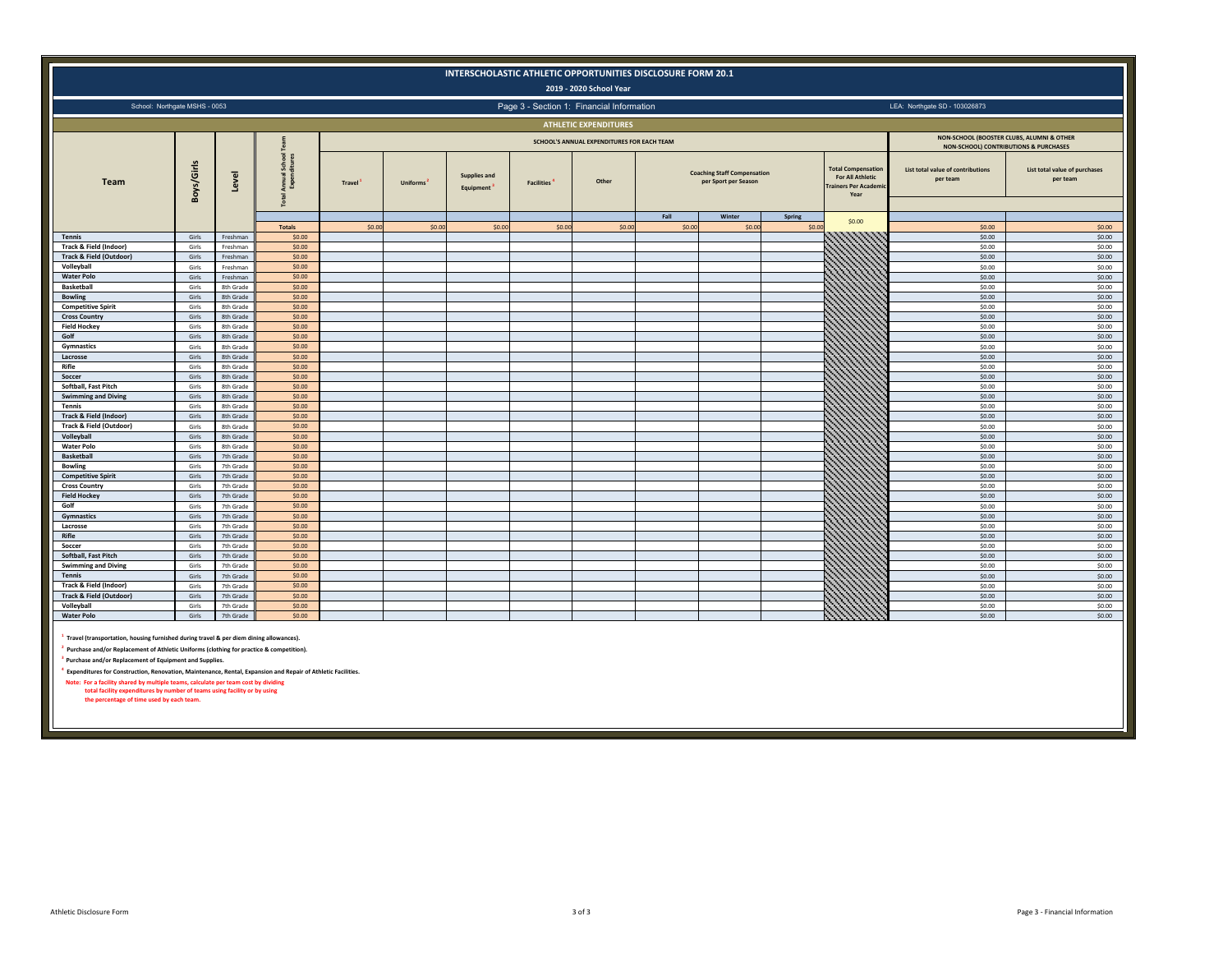|                               |                                             |                                                    |                        |                                          |                                       |                         | <b>INTERSCHOLASTIC ATHLETIC OPPORTUNI</b>                                       | 2019 - 2020 School |
|-------------------------------|---------------------------------------------|----------------------------------------------------|------------------------|------------------------------------------|---------------------------------------|-------------------------|---------------------------------------------------------------------------------|--------------------|
| School: Northgate MSHS - 0053 |                                             |                                                    |                        |                                          |                                       |                         | Page 5 - Section 1: Gender and Race/Eth                                         |                    |
|                               |                                             |                                                    |                        |                                          |                                       |                         |                                                                                 |                    |
|                               |                                             |                                                    |                        | <b>School Totals</b>                     |                                       |                         |                                                                                 |                    |
| Gender                        |                                             |                                                    |                        | <b>Race/Ethnicity Code</b>               |                                       |                         |                                                                                 |                    |
|                               | American<br>Indian/Alaskan<br><b>Native</b> | <b>Black/African</b><br>American<br>(Not Hispanic) | Hispanic<br>(Any Race) | <b>White/Caucasian</b><br>(Not Hispanic) | <b>Multi-Racial</b><br>(Not Hispanic) | Asian<br>(Not Hispanic) | <b>Native Hawaiian</b><br>or Other Pacific<br><b>Islander</b><br>(Not Hispanic) | <b>Total</b>       |
| Male                          | $\mathbf 0$                                 | 35                                                 | 14                     | 154                                      | 39                                    | $\ast$                  | $\ast$                                                                          | 248                |
| Female                        | $\mathbf 0$                                 | 34                                                 | $\ast$                 | 130                                      | 28                                    | $\ast$                  | 0                                                                               | 198                |
| Total                         |                                             |                                                    |                        |                                          |                                       |                         |                                                                                 |                    |

Note: Some information has been redacted in order to protect individual idendtification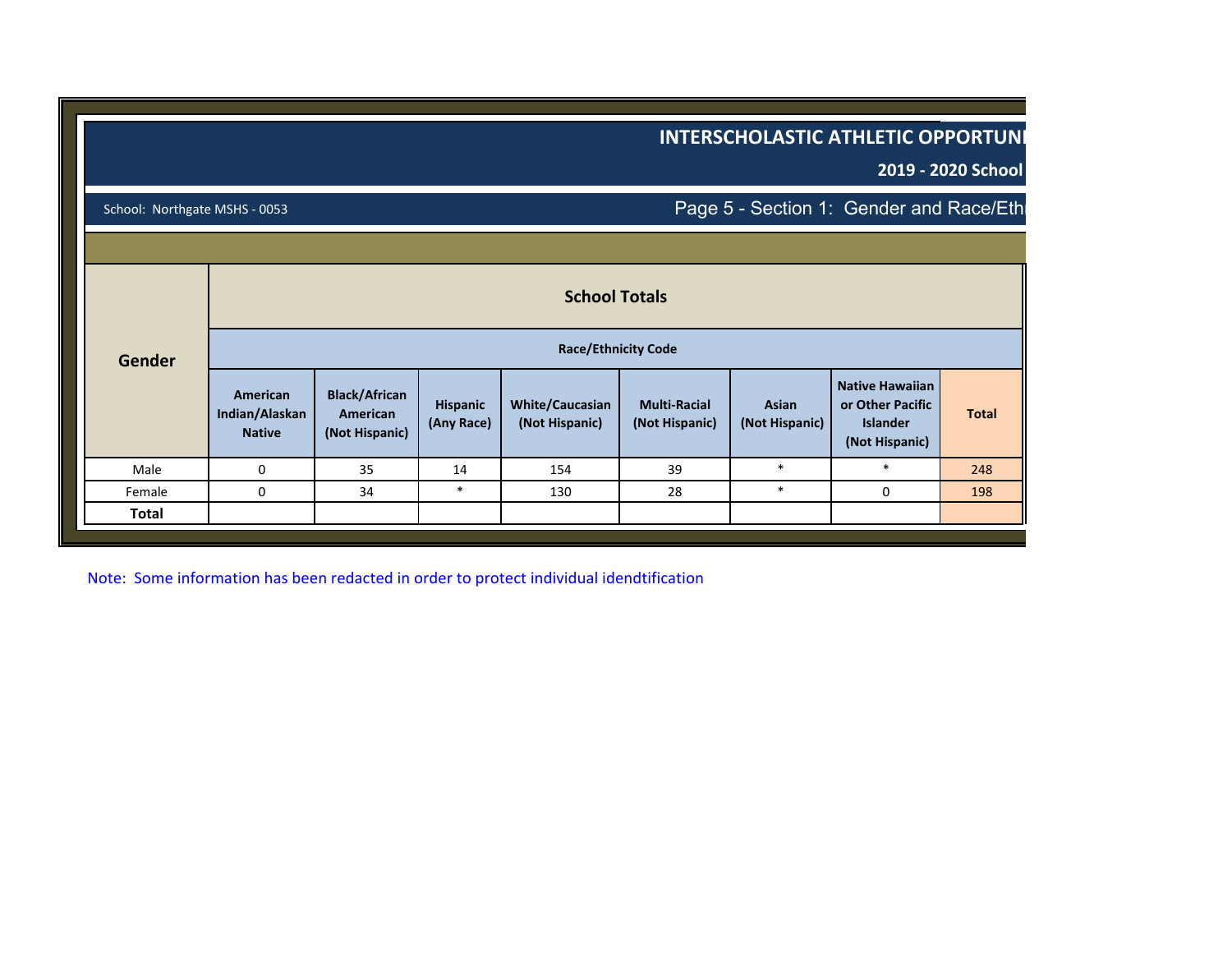| Year                                        | TIES DISCLOSURE FORM 20.1                          |                        |                                          |                                                              |                         |                                                                          |              |
|---------------------------------------------|----------------------------------------------------|------------------------|------------------------------------------|--------------------------------------------------------------|-------------------------|--------------------------------------------------------------------------|--------------|
| nicity Information                          |                                                    |                        |                                          | LEA: Northgate SD - 103026873                                |                         |                                                                          |              |
|                                             |                                                    |                        |                                          | <b>Athletic Program Totals</b><br><b>Race/Ethnicity Code</b> |                         |                                                                          |              |
| American<br>Indian/Alaskan<br><b>Native</b> | <b>Black/African</b><br>American<br>(Not Hispanic) | Hispanic<br>(Any Race) | <b>White/Caucasian</b><br>(Not Hispanic) | <b>Multi-Racial</b><br>(Not Hispanic)                        | Asian<br>(Not Hispanic) | Native Hawaiian or<br><b>Other Pacific</b><br>Islander<br>(Not Hispanic) | <b>Total</b> |
| $\Omega$                                    | 25                                                 | $\mathbf 0$            | 35                                       | 4                                                            | $\mathbf 0$             | $\Omega$                                                                 | 64           |
| $\Omega$                                    | 20                                                 | $\mathbf 0$            | 45                                       | $\overline{2}$                                               | $\mathbf{0}$            | $\mathbf 0$                                                              | 67           |
| 0                                           | 45                                                 | $\mathbf 0$            | 80                                       | 6                                                            | 0                       | 0                                                                        | 131          |